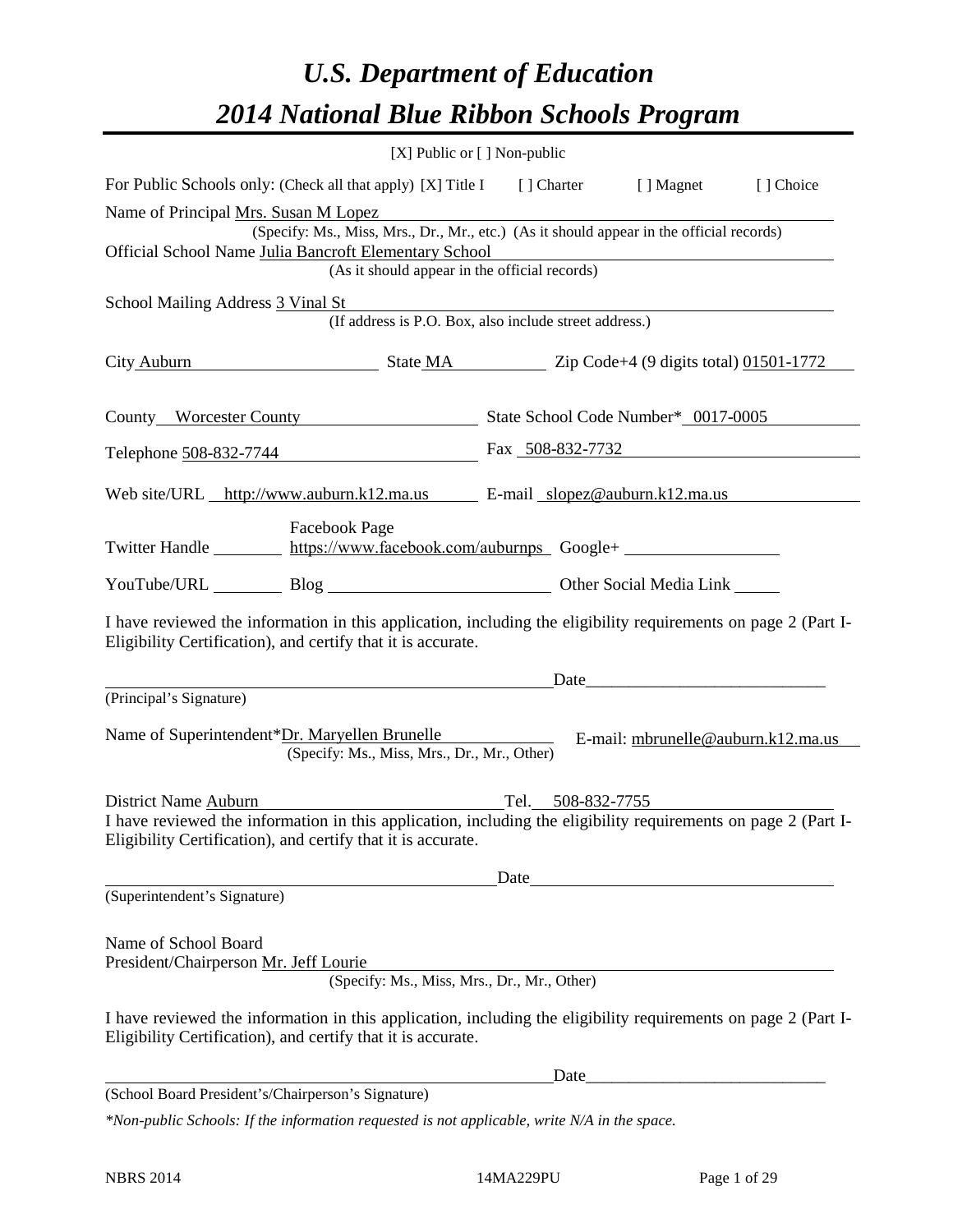## **Include this page in the school's application as page 2.**

The signatures on the first page of this application (cover page) certify that each of the statements below concerning the school's eligibility and compliance with U.S. Department of Education, Office for Civil Rights (OCR) requirements is true and correct.

- 1. The school configuration includes one or more of grades K-12. (Schools on the same campus with one principal, even a K-12 school, must apply as an entire school.)
- 2. The school has made its Annual Measurable Objectives (AMOs) or Adequate Yearly Progress (AYP) each year for the past two years and has not been identified by the state as "persistently dangerous" within the last two years.
- 3. To meet final eligibility, a public school must meet the state's AMOs or AYP requirements in the 2013-2014 school year and be certified by the state representative. Any status appeals must be resolved at least two weeks before the awards ceremony for the school to receive the award.
- 4. If the school includes grades 7 or higher, the school must have foreign language as a part of its curriculum.
- 5. The school has been in existence for five full years, that is, from at least September 2008 and each tested grade must have been part of the school for the past three years.
- 6. The nominated school has not received the National Blue Ribbon Schools award in the past five years: 2009, 2010, 2011, 2012, or 2013.
- 7. The nominated school has no history of testing irregularities, nor have charges of irregularities been brought against the school at the time of nomination. The U.S. Department of Education reserves the right to disqualify a school's application and/or rescind a school's award if irregularities are later discovered and proven by the state.
- 8. The nominated school or district is not refusing Office of Civil Rights (OCR) access to information necessary to investigate a civil rights complaint or to conduct a district-wide compliance review.
- 9. The OCR has not issued a violation letter of findings to the school district concluding that the nominated school or the district as a whole has violated one or more of the civil rights statutes. A violation letter of findings will not be considered outstanding if OCR has accepted a corrective action plan from the district to remedy the violation.
- 10. The U.S. Department of Justice does not have a pending suit alleging that the nominated school or the school district as a whole has violated one or more of the civil rights statutes or the Constitution's equal protection clause.
- 11. There are no findings of violations of the Individuals with Disabilities Education Act in a U.S. Department of Education monitoring report that apply to the school or school district in question; or if there are such findings, the state or district has corrected, or agreed to correct, the findings.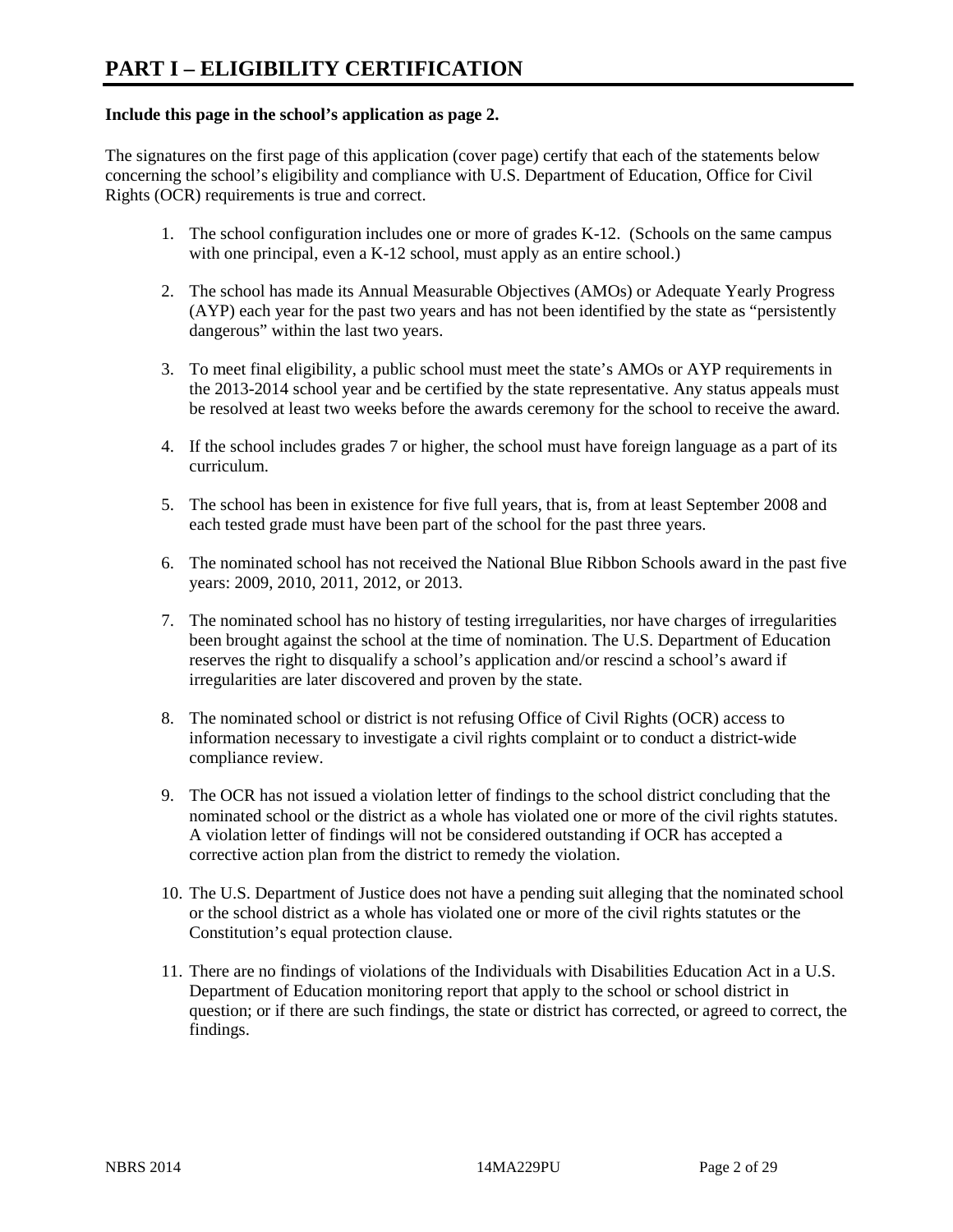## **PART II - DEMOGRAPHIC DATA**

### **All data are the most recent year available.**

**DISTRICT** (Question 1 is not applicable to non-public schools)

| -1. | Number of schools in the district<br>(per district designation): | $\overline{4}$ Elementary schools (includes K-8)<br>1 Middle/Junior high schools |
|-----|------------------------------------------------------------------|----------------------------------------------------------------------------------|
|     |                                                                  | 1 High schools                                                                   |
|     |                                                                  | $0 K-12$ schools                                                                 |

6 TOTAL

**SCHOOL** (To be completed by all schools)

- 2. Category that best describes the area where the school is located:
	- [] Urban or large central city
	- [ ] Suburban with characteristics typical of an urban area
	- [X] Suburban
	- [ ] Small city or town in a rural area
	- [ ] Rural
- 3. 3 Number of years the principal has been in her/his position at this school.
- 4. Number of students as of October 1 enrolled at each grade level or its equivalent in applying school:

| Grade                           | # of         | # of Females | <b>Grade Total</b> |
|---------------------------------|--------------|--------------|--------------------|
|                                 | <b>Males</b> |              |                    |
| <b>PreK</b>                     | 0            | 0            | 0                  |
| K                               | 0            | $\Omega$     | 0                  |
| 1                               | 0            | 0            | 0                  |
| $\boldsymbol{2}$                | 0            | $\Omega$     | 0                  |
| 3                               | 62           | 43           | 105                |
| 4                               | 47           | 45           | 92                 |
| 5                               | 41           | 47           | 88                 |
| 6                               | 0            | $\theta$     | 0                  |
| 7                               | 0            | 0            | 0                  |
| 8                               | 0            | 0            | 0                  |
| 9                               | 0            | 0            | 0                  |
| 10                              | 0            | 0            | 0                  |
| 11                              | 0            | 0            | 0                  |
| 12                              | 0            | 0            | 0                  |
| <b>Total</b><br><b>Students</b> | 150          | 135          | 285                |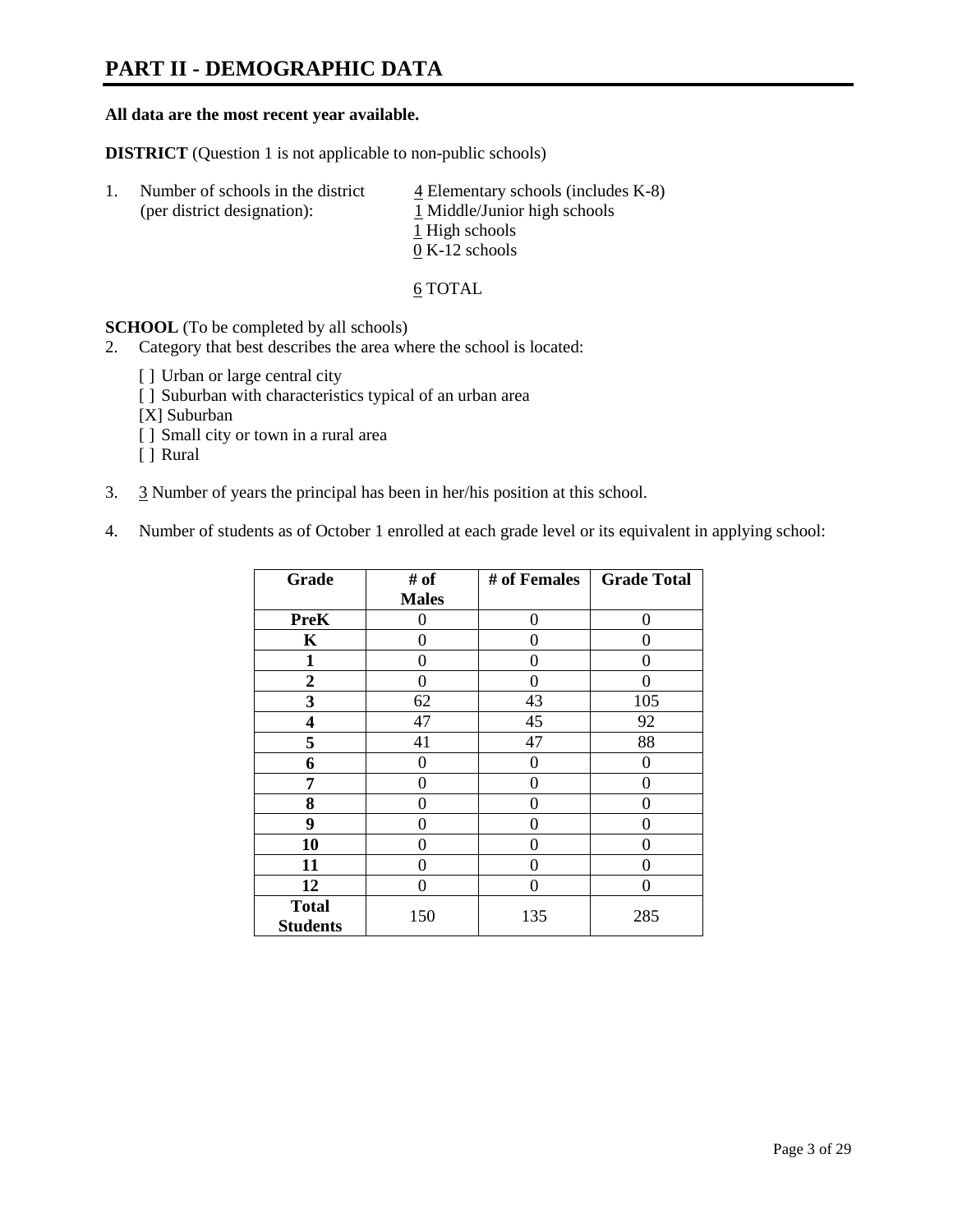the school: 3 % Asian

5. Racial/ethnic composition of  $\qquad \qquad \underline{0}$  % American Indian or Alaska Native

1 % Black or African American

1 % Hispanic or Latino

0 % Native Hawaiian or Other Pacific Islander

92 % White

- 3 % Two or more races
	- **100 % Total**

(Only these seven standard categories should be used to report the racial/ethnic composition of your school. The Final Guidance on Maintaining, Collecting, and Reporting Racial and Ethnic Data to the U.S. Department of Education published in the October 19, 2007 *Federal Register* provides definitions for each of the seven categories.)

6. Student turnover, or mobility rate, during the 2012 - 2013 year: 3%

This rate should be calculated using the grid below. The answer to (6) is the mobility rate.

| <b>Steps For Determining Mobility Rate</b>    | Answer |
|-----------------------------------------------|--------|
| (1) Number of students who transferred to     |        |
| the school after October 1, 2012 until the    | 6      |
| end of the school year                        |        |
| (2) Number of students who transferred        |        |
| from the school after October 1, 2012 until   | 3      |
| the end of the 2012-2013 school year          |        |
| (3) Total of all transferred students [sum of | 9      |
| rows $(1)$ and $(2)$ ]                        |        |
| (4) Total number of students in the school as | 260    |
| of October 1                                  |        |
| $(5)$ Total transferred students in row $(3)$ | 0.035  |
| divided by total students in row (4)          |        |
| $(6)$ Amount in row $(5)$ multiplied by 100   | 3      |

## 7. English Language Learners (ELL) in the school: 5 %

13 Total number ELL

Number of non-English languages represented:  $\frac{7}{5}$  Specify non-English languages: Albanian, Arabic, Chinese (not Cantonese or Mandarin), Polish, Spanish, Urdu, Vietnamese

8. Students eligible for free/reduced-priced meals: 31 %

Total number students who qualify: 89

If this method is not an accurate estimate of the percentage of students from low-income families, or the school does not participate in the free and reduced-priced school meals program, supply an accurate estimate and explain how the school calculated this estimate.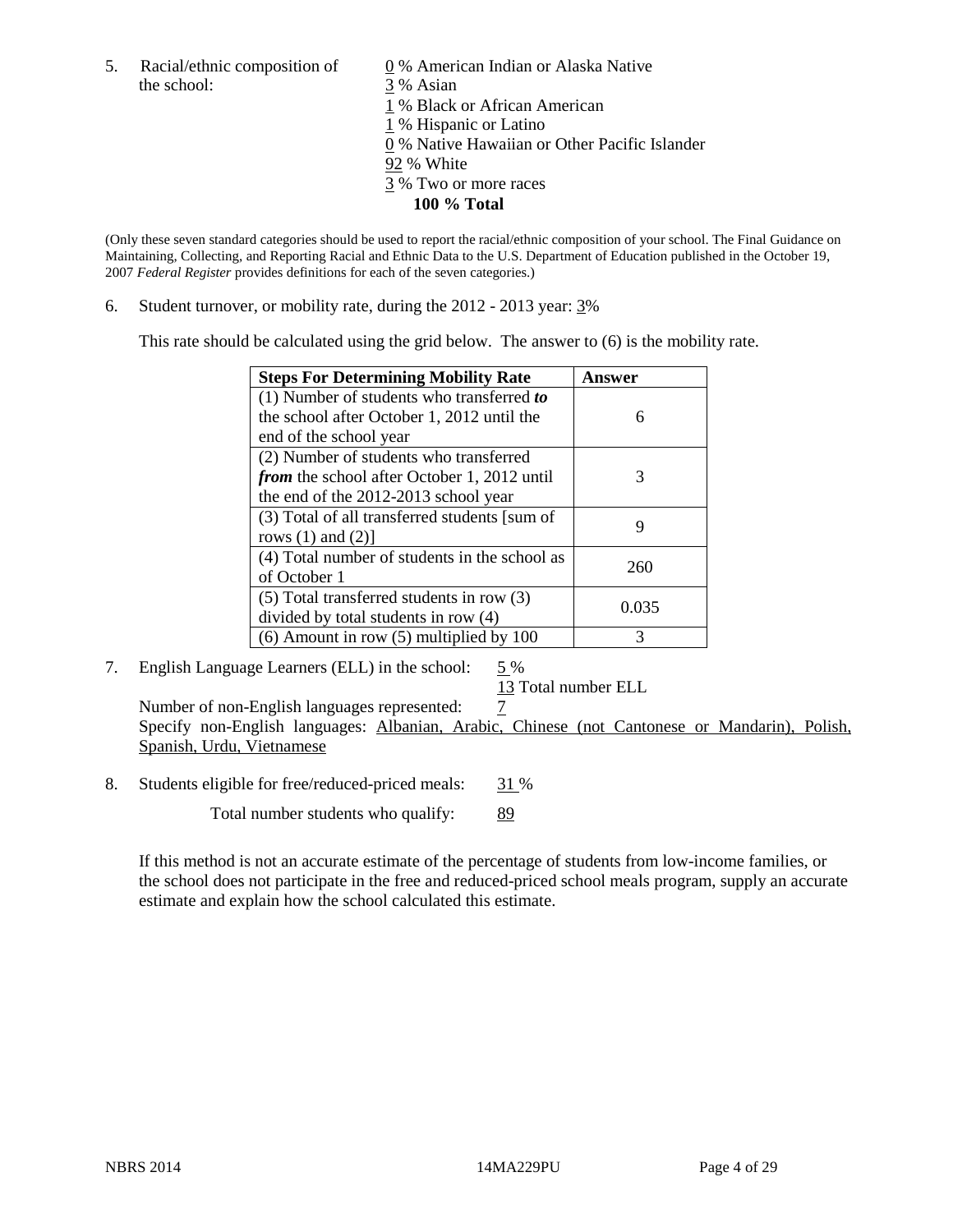23 Total number of students served

Indicate below the number of students with disabilities according to conditions designated in the Individuals with Disabilities Education Act. Do not add additional categories.

| 6 Autism                | 0 Orthopedic Impairment                 |
|-------------------------|-----------------------------------------|
| 0 Deafness              | 2 Other Health Impaired                 |
| 0 Deaf-Blindness        | 9 Specific Learning Disability          |
| 1 Emotional Disturbance | 3 Speech or Language Impairment         |
| 0 Hearing Impairment    | 0 Traumatic Brain Injury                |
| 2 Mental Retardation    | 0 Visual Impairment Including Blindness |
| 0 Multiple Disabilities | 0 Developmentally Delayed               |
|                         |                                         |

10. Use Full-Time Equivalents (FTEs), rounded to nearest whole numeral, to indicate the number of personnel in each of the categories below:

|                                       | <b>Number of Staff</b>      |
|---------------------------------------|-----------------------------|
| Administrators                        |                             |
| Classroom teachers                    | 13                          |
| Resource teachers/specialists         |                             |
| e.g., reading, math, science, special | 6                           |
| education, enrichment, technology,    |                             |
| art, music, physical education, etc.  |                             |
| Paraprofessionals                     | $\mathcal{D}_{\mathcal{L}}$ |
| Student support personnel             |                             |
| e.g., guidance counselors, behavior   |                             |
| interventionists, mental/physical     |                             |
| health service providers,             |                             |
| psychologists, family engagement      |                             |
| liaisons, career/college attainment   |                             |
| coaches, etc.                         |                             |
|                                       |                             |

11. Average student-classroom teacher ratio, that is, the number of students in the school divided by the FTE of classroom teachers, e.g.,  $22:1$   $22:1$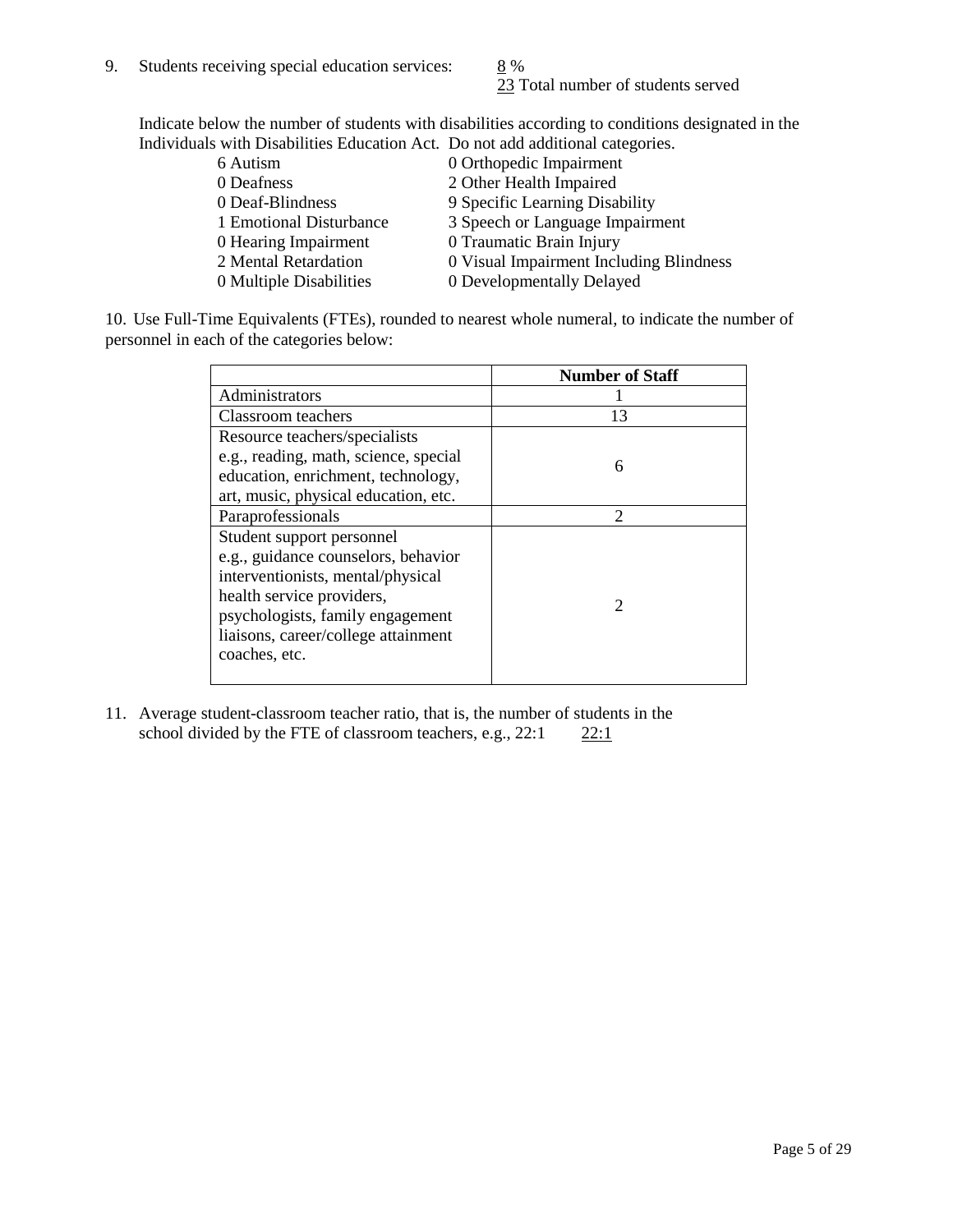12. Show daily student attendance rates. Only high schools need to supply yearly graduation rates.

| <b>Required Information</b> | 2012-2013 | 2011-2012 | 2010-2011 | 2009-2010 | 2008-2009 |
|-----------------------------|-----------|-----------|-----------|-----------|-----------|
| Daily student attendance    | ገ7%       | ገ7%       | 96%       | 96%       | 97%       |
| High school graduation rate | 0%        | 0%        | 0%        | 0%        | 0%        |

## 13. **For schools ending in grade 12 (high schools)**

Show percentages to indicate the post-secondary status of students who graduated in Spring 2013

| <b>Post-Secondary Status</b>                  |    |
|-----------------------------------------------|----|
| Graduating class size                         |    |
| Enrolled in a 4-year college or university    | 0% |
| Enrolled in a community college               | 0% |
| Enrolled in career/technical training program | 0% |
| Found employment                              | 0% |
| Joined the military or other public service   | 0% |
| <b>Other</b>                                  | 2% |

14. Indicate whether your school has previously received a National Blue Ribbon Schools award. Yes  $No \underline{X}$ 

If yes, select the year in which your school received the award.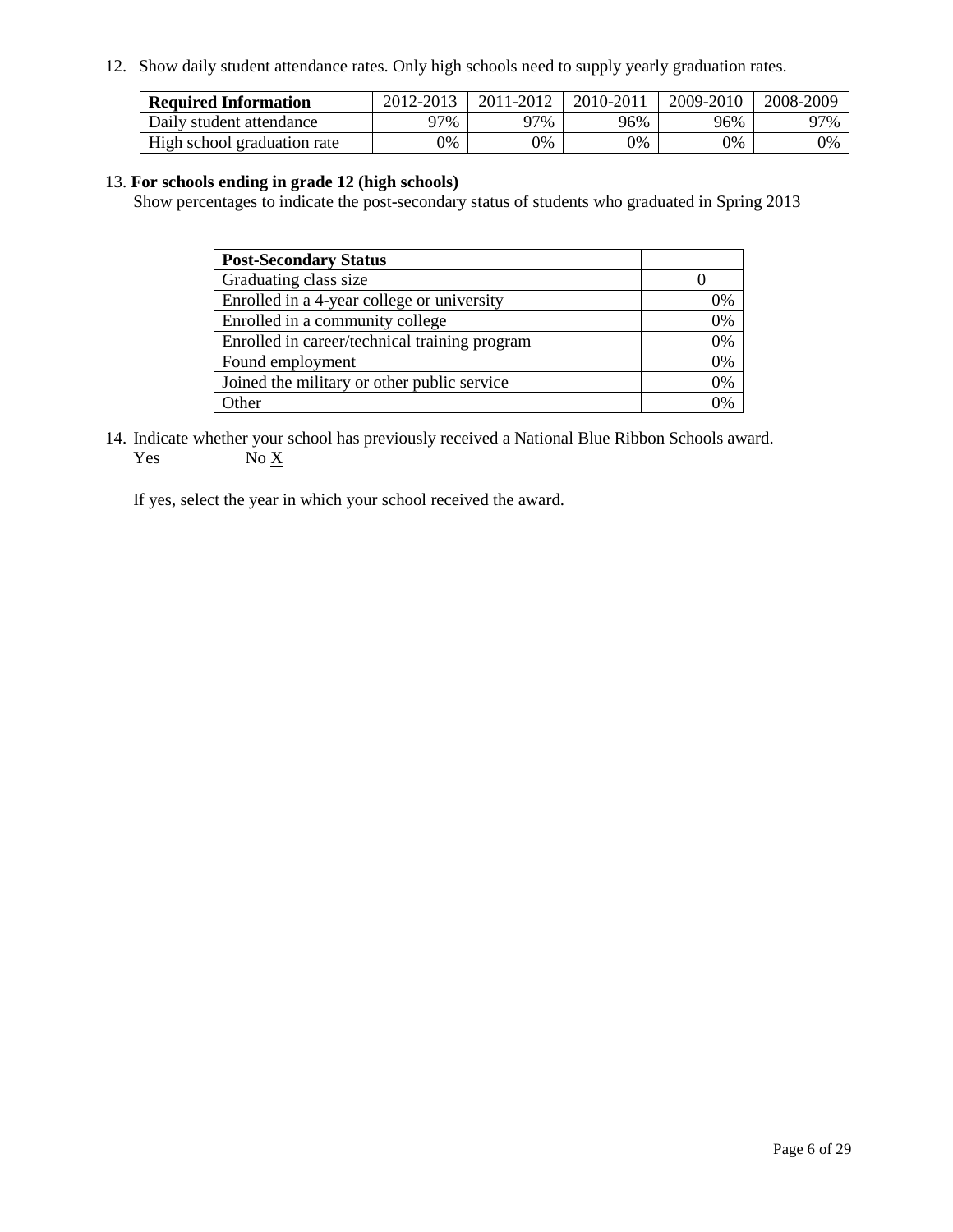## **PART III – SUMMARY**

Julia Bancroft's mission, like that of the Auburn Public Schools, is to educate and prepare students for the challenges and opportunities of a changing world. Our Core Values are grounded in five beliefs: Creating a safe and respectful environment; making student-centered decisions; maintaining high expectation; remaining dedicated to continuous improvement; and providing equitable opportunities for all.

Julia Bancroft first opened its doors to the children of Auburn in September of 1926. Named for Julia Frances Knowles Bancroft, a teacher who the Auburn School Committee described as, "A teacher with a gentle, yet zealous spirit whose teaching awakened her scholars," the Julia Bancroft School has longcommitted to its students' success. Exemplifying the beliefs under which the school was founded, our community continues its dedication to the children of Auburn providing them with a well-rounded elementary education. The spirit of Ms. Bancroft lives on in a school community committed to the success of every child entering through our doors.

Julia Bancroft School is located in the small suburb of Auburn in Central Massachusetts. Having approximately 285 third through fifth grade students in attendance has allowed us to maintain a small community learning environment where students are valued, differences are celebrated, and parents are welcomed partners. This has led to a cohesive community invested in guiding all students to become contributing members of society.

Each year we welcome new families and visitors from around the state, country and world. Visitors and new members of our community frequently comment on how welcoming and friendly the staff is, as well as noting the warm environment present throughout the school. This speaks to the level of collaboration that reinforces our guiding principle: our students come first. In educating the whole child, we provide students with opportunities to reach their full potential by creating a stimulating learning environment characterized by quality curriculum and instruction.

We maintain traditions of Community Service Learning Projects that have developed our students' social consciousness and civic duty by providing opportunities to realize the importance of 'giving back.' We have supported many organizations, both locally and globally, raising funds through donations, reading incentives, volunteer work, and physical challenges. Our students are active contributors and embrace the joy of giving of themselves for the betterment of others. Other traditions include, but are not limited to, annual Community Reading Day, Literacy Night, Math Night, C.A.R.E program, Jog-a-Thon, Inventors' Fair, Student of the Month recognition, reading incentives, Turkey Trot, food drives, Festival of the Arts, concerts, and Parent Nights. Each of these events contributes to the positive atmosphere and validates the contributions of all of our diverse learners.

Julia Bancroft takes great pride in showing continued progress in closing achievement gaps in both our low income and high needs subgroups. Our strength has shown over the past three years as we have worked tirelessly to build a team of educators focused on collaboration and respect. Nothing exemplifies this more than our school pledge, "I believe, I will achieve, and I will succeed." This belief has been the mantra infused in our philosophy of ensuring every student, especially those most in need, are surrounded by caring adults who are committed to doing whatever is necessary to guarantee they reach their highest potential. Keeping this as our focus, we have refined the use of the RtI model. Reflective practices have led to more effective use of planned Intervention Blocks. Through continuous professional development, sharing best practices and focused PLC discussions, we have integrated consistent and meaningful differentiated instruction. Together we have researched quality challenge activities to support our high achievers, as well as skill-specific targeted instruction. As a result, we have been able to target students at risk of not meeting benchmark and then successfully supported them to close those academic gaps.

Julia Bancroft is very proud to have earned "Level 1 School" status for the past two years; prior to Massachusetts' leveling of schools, they were required to meet Adequate Yearly Progress, as per the state assessment. In the analysis of data, it is clear that time spent creating our instructional focus - creating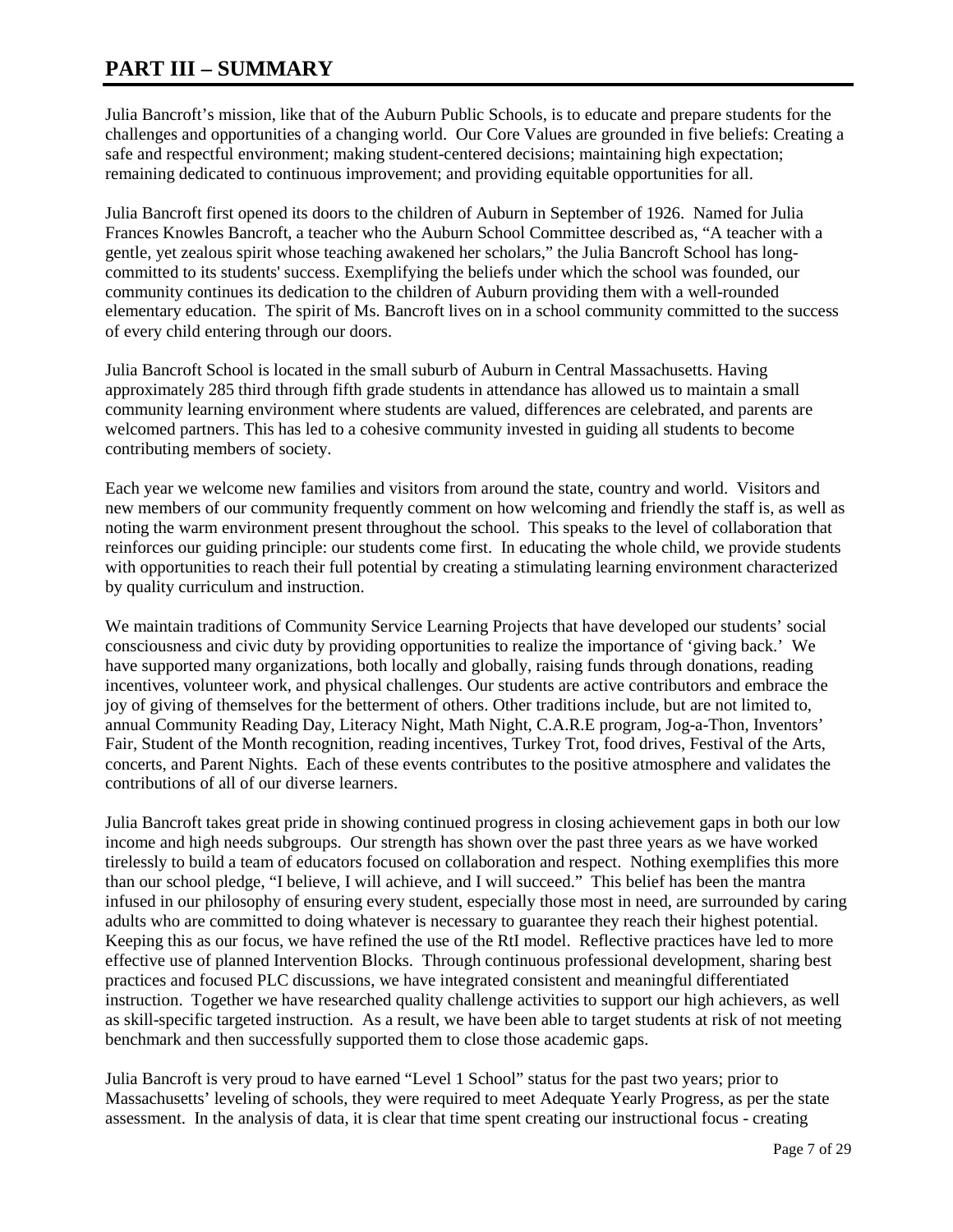school-wide teaching strategies, implementing RtI, differentiating instruction, scheduling uninterrupted learning blocks and providing fair, equitable support - we have been able to realize tremendous growth in all of our students.

Julia Bancroft is a stellar example of all that encompasses a National Blue Ribbon School. We exemplify our commitment to students, and with our stakeholders, take great pride as we have met each challenge with reliance, dedication, perseverance and success. Every child who enters Julia Bancroft has special and unique gifts. It is our responsibility, regardless of background, experiences or challenges that we reach every child to help them realize their potential in building a better future.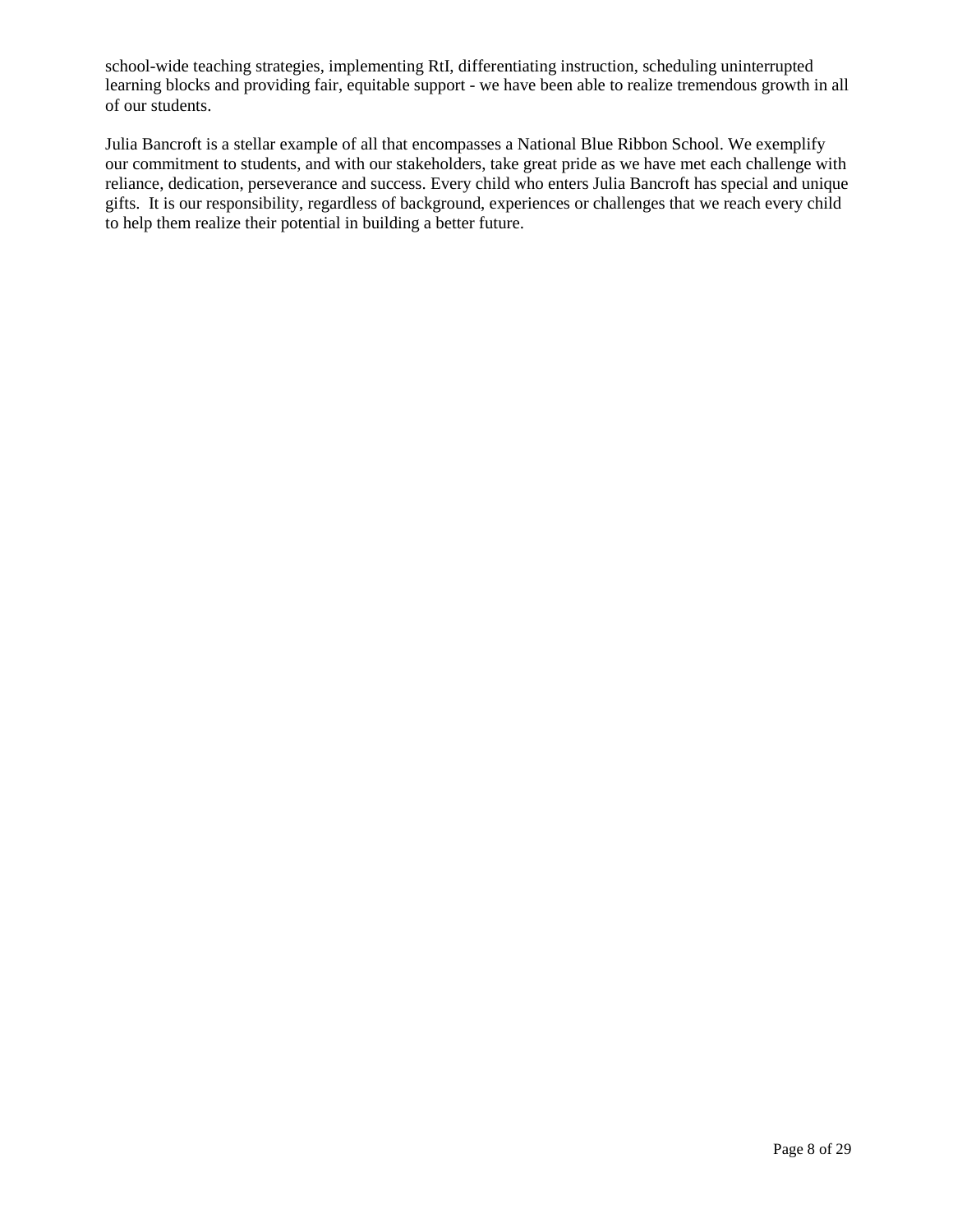## **1. Assessment Results:**

A. We consider the state assessment reflective of our school's dedication to instructional quality in meeting the individual needs of every child at Julia Bancroft. In accordance with the Massachusetts Department of Elementary and Secondary Education, (MA DESE) all students are assessed on meeting grade level Common Core State Standards as indicated by the Massachusetts Comprehensive Assessment System (MCAS). Students in grades three through five are tested in both English Language Arts (ELA) and Mathematics. Grade four students are also administered the ELA Long Composition, which assesses students' skill in topic development, grammar, spelling, vocabulary, and punctuation. In addition, grade five students are tested in Science, Technology and Engineering (STE). These mandated assessments are administered annually in March (ELA) and May (Math  $\&$  STE). The results are reported to districts in early fall. Achievement on these assessments is set forth by the MA DESE rating of student Performance Levels as follows: Advanced - students demonstrate a comprehensive and in-depth understanding of rigorous subject matter and provide sophisticated solutions to complex problems (scoring 260-280); Proficient students demonstrate a solid understanding of challenging subject matter and solve a wide variety of problems (scoring 240-258); Needs Improvement - students demonstrate a partial understanding of subject matter and solve some simple problems (scoring 220-238); and Warning - students demonstrate a minimal understanding of subject matter and do not solve simple problems (scoring <220). The acceptable performance levels are Proficient and Advanced.

Julia Bancroft has continuously met state requirements to maintain the honor of Level 1 status by continuously meeting benchmarks of Annual Yearly Progress, Student Growth Percentiles, and Progress Performance Indexes. As an educational community dedicated to all students, we continue our mission of providing every student a rigorous engaging high quality education.

B. A number of positive performance trends have surfaced in our student data, with results demonstrating substantial improvements across all grade levels. To highlight this forward progress, several examples will be shared. From 2009 to 2013, grade three English Language Arts saw a 27% increase in the number of students scoring Advanced or Proficient within our High Needs population, with a 28.5% increase being realized by our fourth graders in that same curriculum area and subgroup. Likewise, our grade three Low Income subgroup realized a 24% increase during that same period, with their fourth grade counterparts realizing an impressive 30% increase. While not as substantial, grade five earned a 10% increase in the percent of students scoring Advanced or Proficient within the High Needs subgroup and a 7% increase from our students designated as low income. Similar notable growth was also achieved in mathematics throughout that four year span. From 2009 to 2011, grade three students attained a 46% increase in the number of students scoring Advanced or Proficient from both the High Needs and Low Income subgroups, and even more impressively, 83% of these students were Proficient or Advanced 2012-2013. Finally, grade five students scoring Advanced or Proficient increased by 35% within the High Needs subgroup, with a 20% overall increase being realized by our Low Income population. At each grade level, significant improvements have been based on a number of factors.

Data analysis has become a routine and embedded practice in our approach to influencing improved student learning. Teachers regularly meet to look at student work in concert with using both formative and summative assessment data to design and redesign lessons and to formulate a plan for the daily intervention block. Each grade has a daily 30 minute intervention block designed to provide targeted, small group remediation and extension activities in both ELA and Math. The school schedule has been designed and redesigned to efficiently and effectively construct learning blocks for each child. Additional attention to scheduling has allowed for the highly effective use of support staff (reading specialist, special education staff and math support staff).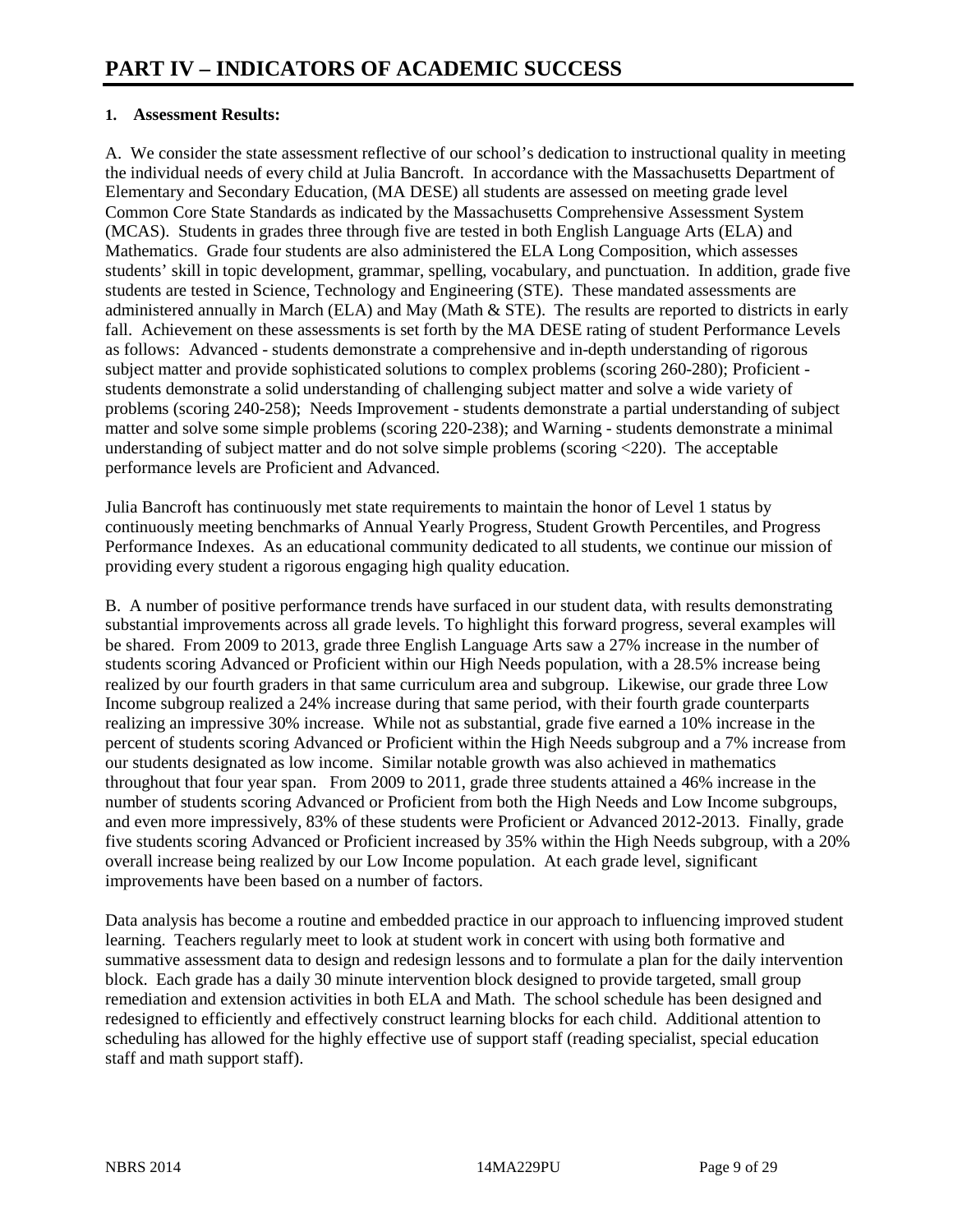## **2. Using Assessment Results:**

A. Julia Bancroft is student-centered and data-driven from the first day of school until the last. We believe the utilization of student assessment data is a collaborative effort that involves the administration, grade level teams, individual teachers, support staff, and parents. Using formative and summative tools, we continuously analyze student performance data to ensure the progress of every child. Meeting formally and informally to discuss progress throughout the year is an ongoing practice which has led to the transformation of instructional practices utilized throughout the school. This concerted effort has increased student achievement at Julia Bancroft and, as such, continues to close achievement gaps.

The first staff meeting of each year is dedicated to the analysis of state MCAS results. Data is disaggregated to determine successes made school-wide, at grade level, by teacher, and within both the aggregate and subgroup populations. Overall trends, patterns, and gaps are identified in each content area to determine strengths and areas upon which to improve. This information is the catalyst in the development of the School's Instructional Focus. Further analysis of test questions at each grade level lends to the identification of standards commonly missed. Information is utilized in developing "Team Student Learning Goals" to ensure specific learning opportunities are provided to strengthen identified skills. Moreover, each teacher, after thoughtful reflection, writes a "Professional Practice Goal" to focus their efforts on an area or areas they have identified requiring refinement. District formative and summative assessments are vital tools used to drive instruction throughout the year. Those include Trimester Math Benchmarks, Writing Prompts given two times, Monthly ORQs, Core Curriculum Assessments; and specific to grade three, include Dynamic Indicators of Basic Early Literacy Skills (DIBELS) given three times and the Developmental Reading Assessment2 (DRA 2) given two times. They mark students' progress toward grade level proficiency goals, all of which are closely monitored. Using these data points throughout the year provides teachers with the necessary information to make informed student-centered decisions around instruction.

As teachers meet during weekly PLCs, at staff meetings, and at ongoing data meetings, discussions regarding student success, progress monitoring, and best practices are shared. Utilizing the RtI format, Tier 1 Instruction and supplemental materials are reviewed, adjusted and refined. Tier 2 Intervention skill groups are developed, support staff are identified and then implementation ensues. Responding to needs based on data results in a strengthened and supportive academic culture. Using slates, exit slips, or dip-sticking, progress is monitored daily to ensure effectiveness of instruction.

B. We believe that ongoing communication with parents, students and the community is critically important to ensure student success. Curriculum Nights provide parents with information about standards, expectations and grading. Formal conferences are scheduled in the fall and on an "as needed" basis to inform parents of their children's progress. Ongoing communication to parents and students is evident through weekly graded assignments, agendas, updated websites, emails, weekly evaluations, monthly community newsletters and Principal One Calls. Letters are sent following district assessments explaining students' progress toward meeting identified key standards. Using these assessment results, we are able to communicate progress, provide suggestions, and celebrate successes.

## **3. Sharing Lessons Learned:**

The faculty at Julia Bancroft prides itself on being an inclusive culture that is committed to ensuring the success of every child. Nothing says this better than the quote that greets all visitors entering the front office, "Our Teachers are a Team of Dedicated Professionals Here to Help all Students at Julia Bancroft School Reach their Fullest Potential!"

Our teachers collaborate throughout the year, sharing effective practices and innovative approaches to improve teaching and learning throughout the school. Such collaborations result in the creation of vertical and horizontal lessons that both differentiate learning experiences and expand students' learning opportunities. These co-taught experiences have included hands-on science labs, peer writing buddies, class performances, and content technology presentations. More formally, our Reading Specialist and Math Coach have shared literacy and math centers designed to specifically correlate to the curriculum and provide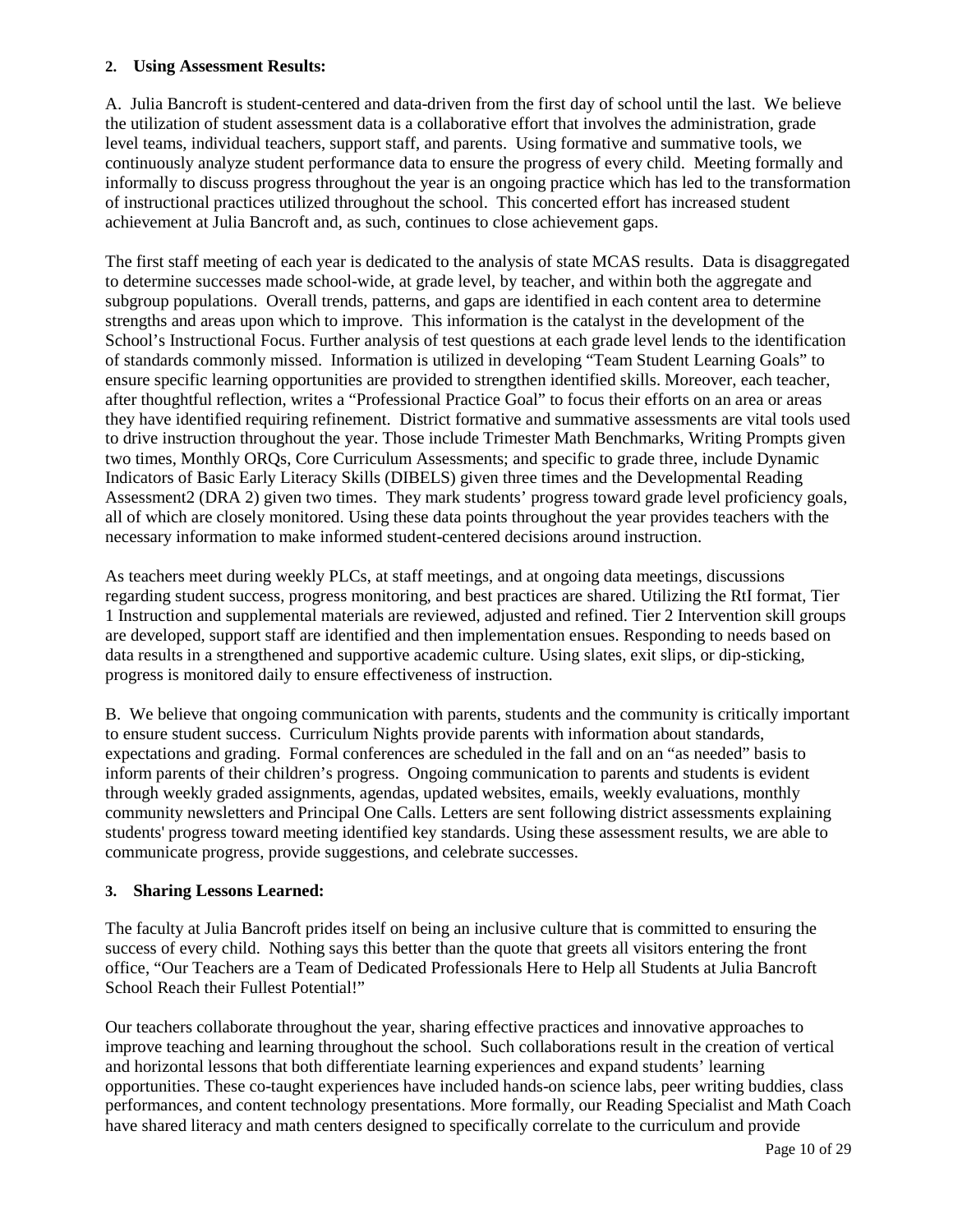teachers with hands-on materials to support and challenge all students. Additionally, a cross-district panel of guidance counselors and special educators was convened to increase teachers' understanding of the Educational Support Team process, focused on accommodations vs. modifications and the IEP qualification process.

Working with the District's Director of Teaching, Learning and Curriculum and administrators, representatives from each grade level serve as team leaders on the ELA, Math, Science or Social Studies Committees to ensure consistency and alignment of the core curriculum materials to the Common Core State Standards. These representatives are instrumental in creating formative and summative assessments, District benchmarks, and pacing charts used in all schools. Committee members assume the responsibility of the dissemination of information, materials and decisions made, strengthening consistency in all District classrooms.

Teachers share successful instructional strategies by serving as presenters at the annual multi-district March "Menu" Professional Development Day. Digital Story Telling is a presentation coordinated by one of the Julia Bancroft teachers giving attendees a highly motivating strategy to use when teaching writing to engage even the most reluctant writers. Another teacher's presentation focuses on creating formative assessments using the 'Socrative' iPad application. This annual event encourages teacher leaders and demonstrates the District's commitment to ongoing professional growth.

The Principal incorporates successful practices learned from colleagues across the state through the National Institute of School Leadership, as well as doctoral coursework. Working with administrative colleagues across the District, organized professional development of vertical and horizontal teams has increased collaboration and alignment of curriculum through: Differentiated Instruction, Intervention, and Professional Learning Communities.

## **4. Engaging Families and Community:**

Julia Bancroft strives to build a welcoming community where all stakeholders work collaboratively to guide and support our students in reaching their fullest potential. We begin forming bonds at our annual Welcome Back Ice Cream Social. Our staff realizes the critical importance of engaging parents by developing and maintaining a strong rapport throughout the year.

Parents serve as volunteers in many capacities, supporting our students in class as well as other facets of our educational program. Parents lead small literature groups, make math games and volunteer in our library. They prepare special projects and facilitate group discussions during particular activities.

We provide many events throughout the year in an effort to continually strengthen our home-school connection. Each year staff, parents and students attend our Literacy Night partaking in educational games, hands-on activities, writing poetry and swapping books. Many community members are invited in as 'guest readers' during the annual Community Reading Day, sharing their favorite piece of literature and making real world connections with our students. School-wide community reading incentives that integrate content, the arts, and trivia are scheduled during the year. Our District-wide Math Night is an exciting event for students and parents to share in math games and activities that reinforce math skills, build mathematical competency, and strengthen us as a community.

Finding innovative ways to support our diverse population has led to multiple partnerships throughout the community. Working with Auburn Youth and Family Services, a local social service agency, along with the "JB Galaxy Program," students have a safe place to go after school to complete homework and develop friendships. Our School Council serves as an advisory group for the principal and consists of teachers, parents and community members. Our local Police, Fire and Sheriff's Departments work with students and families through the Officer Phil program, C.A.R.E. program, Internet and Cyber Bullying Prevention, Fire Prevention & Safe Trailers, poster contests and visits to the school.

Page 11 of 29 Presentations are scheduled for incoming second grade parents fostering relationships prior to arriving at the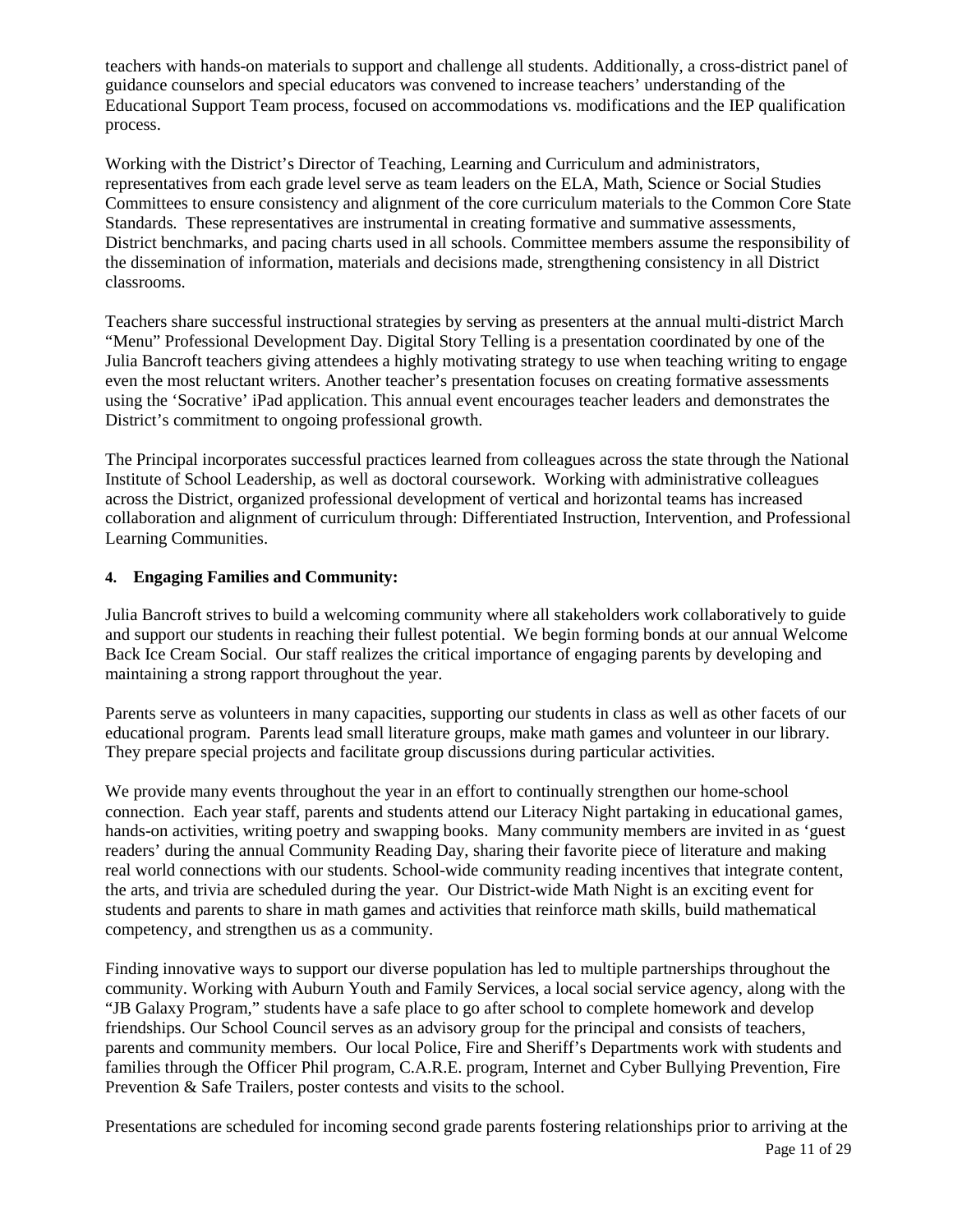Julia Bancroft School for third grade. A Grade Three MCAS Parent Informational Session is held to familiarize parents with upcoming state assessments, as well as to provide strategies to embrace at home to assist in preparing their children for their "first" test. We include a Title One Parent Session to explain to parents the services being offered and supports provided and available to their children.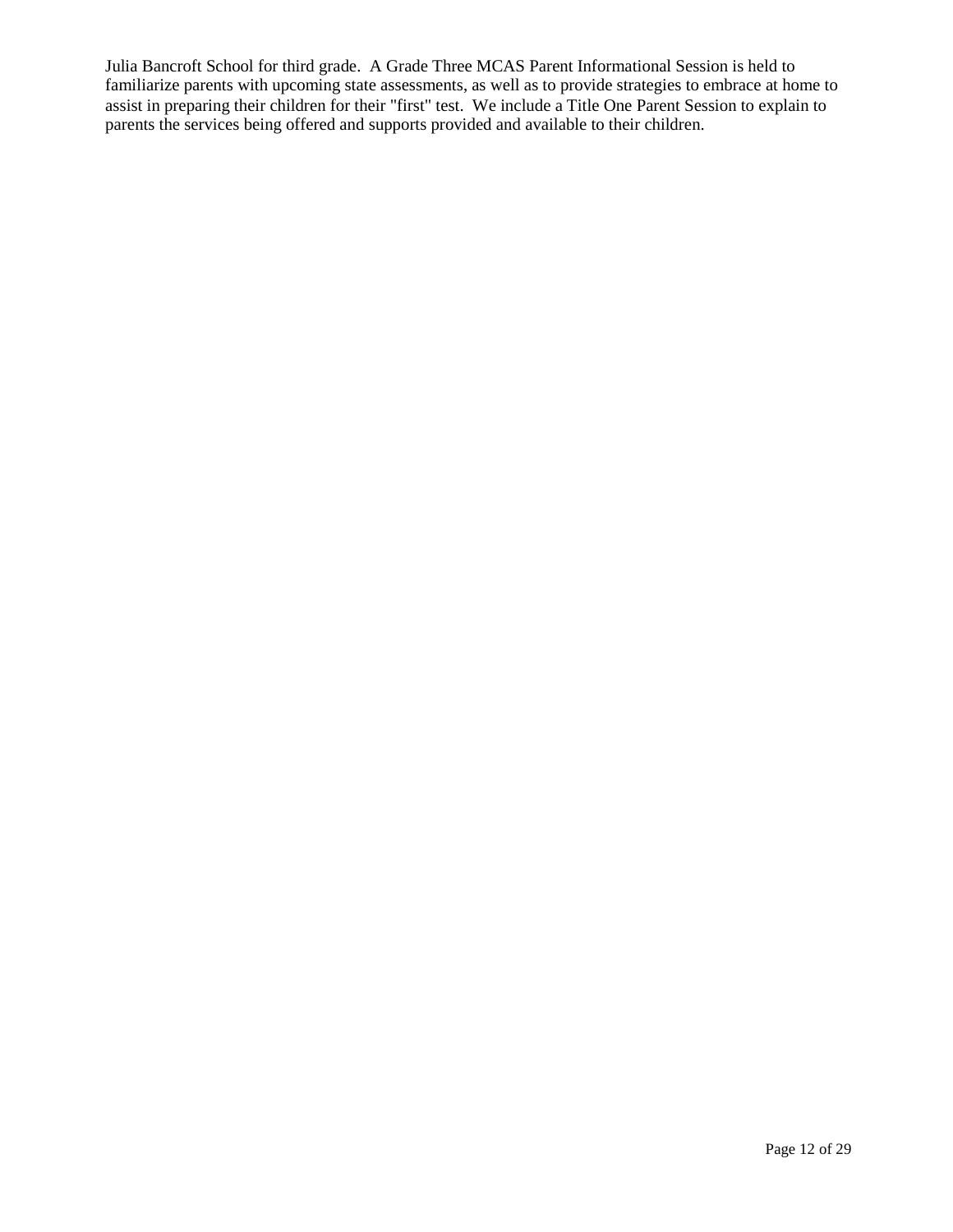## **1. Curriculum:**

Students at the Julia Bancroft School are immersed in a curriculum that is anchored in the District's focus on the three Rs: rigor, relevance and relationships. It is aligned with the Common Core State Standards and is based in research and best or promising practices. Differentiation undergirds the delivery of this curriculum, ensuring success for all learners. Employing an inclusion model supported through co-teaching allows our students on I.E.P.s to be supported in the regular education classrooms while accessing the general curriculum. In addition, data-driven decision making results in thoughtful, targeted assistance across the spectrum of learners, from our most struggling students to our highest performing.

Students at Julia Bancroft receive 2-2.5 hours of English Language Arts instruction daily. Houghton Mifflin is the core program but is supplemented with a variety of materials including Reading A-Z, leveled readers, the QAR program, Time for Kids, Read Naturally, and various trade books, both fiction and non-fiction. In addition, support materials such as Soar to Success, Lexia, Words their Way, and Great Leaps are available to ensure differentiation and targeted assistance. Vocabulary, fluency and comprehension are always the main focus, with reading instruction being extended through all content areas. Writing is also taught across the curriculum with a focus on the six analytical traits of writing through the Houghton Mifflin program as well as the Write Traits Program. Research skills are directly taught using the IIM method which ensures that our students learn how to pose questions, search for answers, judge sources, synthesize information and cite sources. Research opportunities are embedded across all content areas.

Students receive a minimum of 75 minutes of math instruction per day. The core program has been Everyday Mathematics but is currently being modified and supplemented in order to address the Common Core State Standards. Mastering Math Facts, the Common Core Coach, Ten Mark, and teacher-created Understanding by Design (UbD) units are examples of the supplemental materials being employed. A strong focus on problem solving as it relates to the everyday application of mathematics is retained as teachers address the strands of number and operations and algebraic thinking, measurement and data, geometry, and at grade five, the number system strand. In addition, our math curriculum emphasizes the standards for mathematical practice ensuring students develop the perseverance, reasoning, and skills needed for the increasing complexity of math across the grades.

Science instructional time is 30 minutes daily at grade 3 and 45 minutes daily at grades 4 and 5. Pearson is currently the core program with units at every grade level being supplemented with the Engineering is Elementary kits ensuring an emphasis on inquiry and problem solving through a hands-on approach.

Social Studies instructional time varies by grade level similar to science. The Harcourt series is our core program with supplemental resources such as the book, Massachusetts, at grade 3. The integration of both fiction and non-fiction text allows both the social studies standards as well as the literacy standards to be met.

Students participate in one "special" (art, music or physical education) daily for 45 minutes. These curricula areas have clearly defined units of study with an integrative approach, whenever possible. Extensions of these "specials" occur during lunch time expositions by students as well as evening concerts, art shows, and dance demonstrations.

A social/emotional curriculum is also offered at the Julia Bancroft School through the Steps to Respect program and our Positive Behavior Interventions and Support (PBIS) program. Community Assistance Resource Education (CARE), a curricula offered to grade 5 students by community resource staff including police, Auburn Youth and Family Services, and high school students, is focused on decision making skills and resiliency for our students soon to enter their adolescent years. Each of these programs includes sequential units of study but each is closely aligned to the other.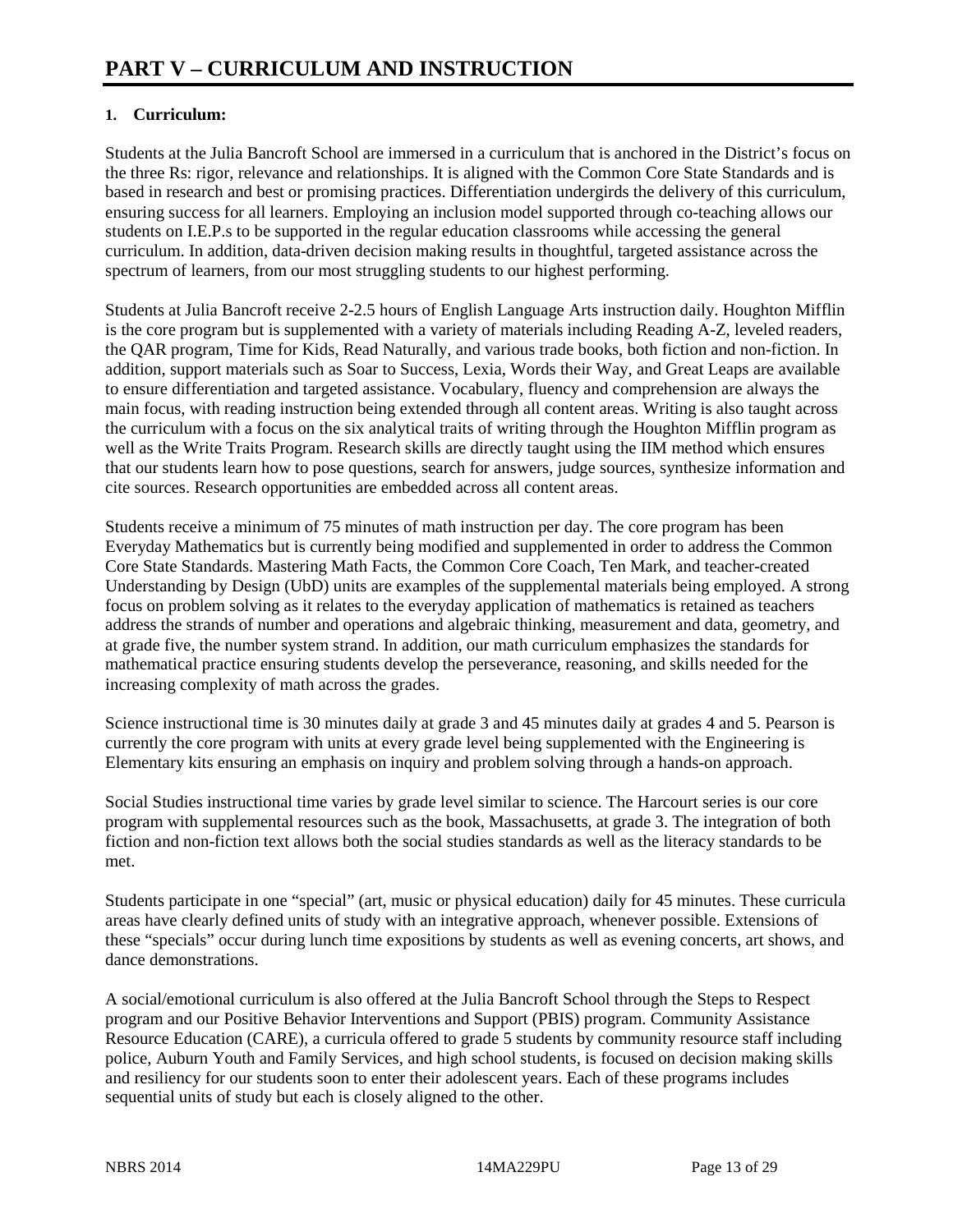Technology is integrated through all content areas with specific skill mastery being articulated by grade level in our district curriculum documents. Teachers have easy access to Epson BrightLinks boards, document cameras, laptop carts, iPad carts, and the assistance of the Director of Technology who supports classroom instruction through a coaching model.

## **2. Reading/English:**

Julia Bancroft's reading program aligns with the Massachusetts Curriculum Framework for English Language Arts and Literacy. Teachers use the Houghton Mifflin program as the core program but ensure a differentiated, balanced and engaging literacy program by supplementing the core with a variety of fictional and non-fictional trade books, various types of poetry, and other media sources. At the intermediate grades (3-5), teachers continue to solidify students' foundational skills (phonemic awareness, phonetics, and fluency); however, the greater focus now is on vocabulary development and reading comprehension. Vocabulary instruction includes learning about morphological features but also includes making explicit connections to other words and fosters the practice of using a thesaurus.

Reading comprehension strategies are explicitly taught through the use of mentor texts, practice is guided using the anthology or leveled readers, and ultimately, independently applied in personal choice reading selections or literature groups. Instruction includes a strong emphasis on close reading of text and the synthesizing of multiple texts. In addition, Bloom's taxonomy has been a specific focus for the district and Julia Bancroft grade level teams have worked collaboratively to ensure that assignments and grade level assessments are rigorous and extend thinking skills beyond the rote and literal levels.

The reading block includes whole group instruction followed by small group guided instruction and practice. Students are flexibly grouped through the ongoing analysis of student's daily work and formative assessments. The Dynamic Indicators of Basic Early Literacy Skills (D.I.B.E.L.S) is administered three times a year with students who fall below the benchmark being progressed monitored. The Developmental Reading Assessment 2 (DRA2) is administered in grade 3 at Julia Bancroft twice a year with a mid-year reassessment for those students who had not made benchmark previously. In grades 4 and 5 students who were not on track with the DRA2 benchmarks continue to be assessed. Struggling students receive targeted interventions in identified areas of need whether it be decoding, fluency, vocabulary and/or comprehension. These interventions vary in intensity and frequency based on the data and continued progress monitoring. Lexia, Read Naturally, and Soar to Success are some examples of the research-based interventions provided for struggling readers. Julia Bancroft staff work collaboratively to ensure that every student receives the supports they need to be successful-failure is never an option. Enrichment opportunities are also provided and students enjoy book clubs, blogging about books, independent research and creative writing projects.

## **3. Mathematics:**

At Julia Bancroft, we believe that building mathematical understanding and the capacity to problem solve are critical skills students must have to be successful citizens and lifelong learners. Using the Common Core State Standards as our guide, the District's core programming has been tailored to differentiate the delivery of instruction.

Our approach to mathematics begins and ends with the analysis of data. We carefully review formative and summative assessments, provide constructive feedback, and make instructional decisions designed to ensure student success. Conversations surrounding learning and best practices lead to the determination of our school's Math Instructional Focus, with key problem solving strategies providing common language and approaches across every classroom.

Instructional methods vary and integrate hands-on manipulatives, visuals, and the use of technology on a daily basis. During the math block, fact fluency is practiced daily through Rocket Math Mastery. Using Bright Links technology, an interactive whole group lesson using the Everyday Math program is introduced. After modeling expectations, flexible groups are formed where students receive small group instruction and practice. These groups are facilitated by classroom teachers, special education teachers, math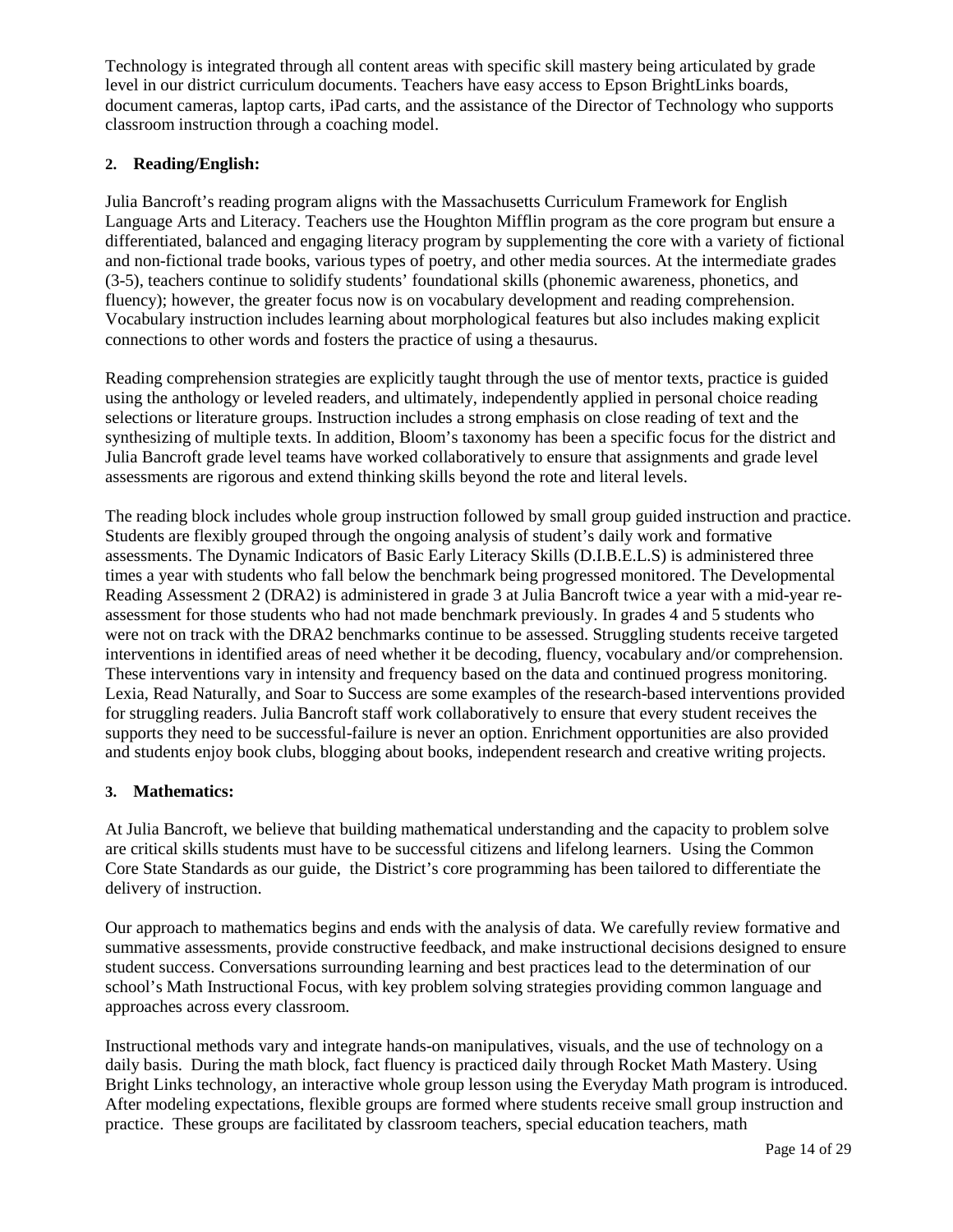paraprofessionals, and instructional assistants, all of whom work collaboratively in the best interest of students, sharing lesson plans and data in order to prepare the level of instruction needed. Adapting lessons using manipulatives, VersaTiles, interactive iPad applications, Socrative, IXL, and Ten Marks, materials are tailored to meet the individual needs of students and to challenge our high achievers. In addition, critical problem solving skills are incorporated through the daily Math Message, Problem of the Day, Open Response Questions, and supplementary materials. This strengthens students' ability to use written expression to explain mathematical processes through evidence that supports the algorithms utilized.

Through ongoing formative assessments, we have refined our RtI Tier 2 Instruction during daily intervention periods by carefully grouping students for explicit skill practice. We are able to monitor students' acquisition of skills and provide immediate feedback in a consistent manner. This has resulted in greater overall student achievement being realized at every grade level, along with individual student success. We further support our diverse learning population by offering morning Booster Groups, after school clubs, Math Night events and additional materials, all of which are intended to ensure our students' continued growth; each contributes to a positive culture in the development of mathematical thinking.

## **4. Additional Curriculum Area:**

Developing a strong cohesive science program is a critical component of the elementary experience. As Science for Americans points out, a good science education helps students, "to develop the understandings and habits of mind they need to become compassionate human beings able to think for themselves and to face life head on. It should equip them also to participate thoughtfully with fellow citizens in building and protecting a society that is open, decent, and vital." At Julia Bancroft, we continue to refine the implementation of our hands-on science instructional program.

Using an integrated science approach, we created multi-media hands-on units of study at each grade level. As a District, we have done this by creating standards-based lessons that address all domains of science: life science, physical science, earth science and technology. One example that demonstrates this philosophy is our work with the Broad Meadow Brook Conservation and Wildlife Sanctuary. Students learn the importance and functions of plant life as they carefully dissect flowers. Science is brought to life through presentations and experiments conducted in our math/science lab. Visitors have been invited into our classrooms to create experiences that develop students' curiosity while making real world connections. Such experiences have focused on chemical changes, experiments involving electricity, and building instruments to model sound.

Using informational text, Time for Kids magazines, PBS Learning Media, Study Jams, Interactive Lessons through SMART Exchange, National Geographic, Engineering Is Elementary kits, discussion and investigative learning, we build a student- centered environment where discovery and innovation is encouraged. Integrating writing into our science curriculum through interactive notebooks helps students' bridge conceptual understanding through connections that assist in constructing meaning. The scientific method is emphasized as students generate questions, create concept webs, develop 2-column notes and summarize findings into organized pieces of writing.

Technology and Engineering concepts focus on how tools are used to solve problems and the importance of prototype development. Deepening students' knowledge, resources such as the Bright Links Interactive Board, Discovery education, and web quests extend students' understanding as they evaluate and redesign projects. Using Design Squad Challenges, the Julia Bancroft team promotes innovative critical thinkers who are prepared to positively impact the future as informed, scientifically-literate students. AweSTEM activities, created in conjunction with the Boston Science Museum, have equipped students with a comprehensive understanding of science concepts and a desire for knowledge that will reach far beyond their school years.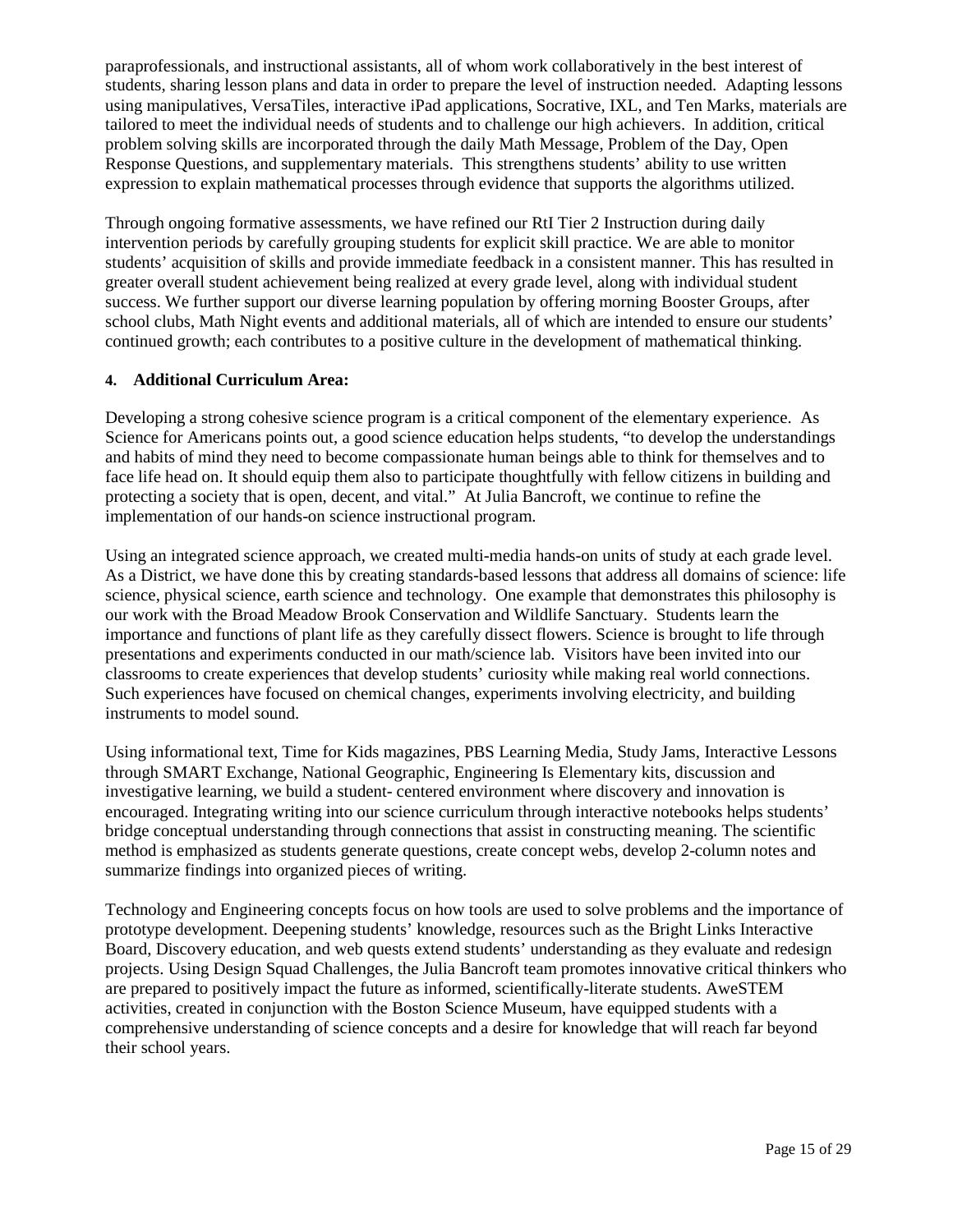## **5. Instructional Methods:**

As with many schools, Julia Bancroft's students have a variety of diverse needs and learning styles. We believe that it is incumbent upon us to find a way to reach each child, as one lesson does not fit all students. Our teachers, math paraprofessionals, specialists, instructional assistants and administrator understand and have embraced this challenge as we address students' strengths and needs. Our staff has dedicated meetings as well as PLC time to discuss methodologies, materials and best practices, ensuring that high levels of student achievement will continue.

Beginning each school year we assess students' current ability through a variety of tests. Using MCAS data, D.I.B.E.L.S., DRA, writing prompts, and District math assessments, we are able to provide additional support through small group instruction focused on students who are below benchmark or at risk. Instruction is provided by the Reading Specialist, special education staff, Title I paraprofessional or instructional assistants. Through careful analysis of data from these beginning-of-year tests, ongoing formative assessments, and planned benchmarking, we are able to tailor our instruction within flexible student groupings.

Julia Bancroft's teachers understand that providing different modes of instruction is critical to students as they acquire the necessary content, concepts, strategies and skills. As such, teachers effectively integrate Bright Links interactive technology, laptops, iPads and computer stations to engage, remediate and challenge students. Teachers differentiate instruction in all content areas through careful planning, reflection of needs, and research of best practices. These educational opportunities are differentiated in a number of ways. Guided reading, utilizing texts at students' instructional levels, is a strategy employed daily. Vocabulary development and targeted activities to strengthen comprehension skills are incorporated into lessons across all curriculum areas. The use of manipulatives, charts, study guides, reference sheets and graphic organizers help to support all learners at their current levels of proficiency. Embracing a coteaching inclusionary model, teacher teams, supported by highly qualified paraprofessionals, effectively reduce the teacher to student ratio, allowing for more focused differentiation that addresses students' strengths and challenges alike. And finally, explicitly modeling aloud thinking, a best practice for all, is regularly practiced.

Continuously reevaluating each student's progress leads to further student-centered decisions. Reflecting on practices, revisiting team as well as individual goals, informed decisions are made to ensure continued growth. These unified efforts demonstrate our ongoing commitment to excellence and continuous improvement.

## **6. Professional Development:**

The Auburn Public School District prides itself on being a learning organization with a strong commitment to continuous improvement for all. The Julia Bancroft team embodies this commitment. Professional development is structured around District goals, building goals and individual goals, all driven by the analysis of data. Based in current research on high quality professional development, our professional development is sustained over time and supported through a job-embedded approach.

Julia Bancroft has had a consistent focus on Response to Intervention (RtI) and differentiating instruction. Professional development occurs through District-based trainings, but also at the school level through coaching and the creation of Professional Learning Communities (PLCs). Team SMART goals and individual professional growth goals drive this work.

The Principal meets in August with each teacher to discuss professional learning goals for the year. Looking at data and discussing past observations informs the direction of the year's study. Book study is designed as well as work with district coaches, such as the math coach or literacy specialist, or, in some cases, outside coaches such as with the co-teaching training currently underway.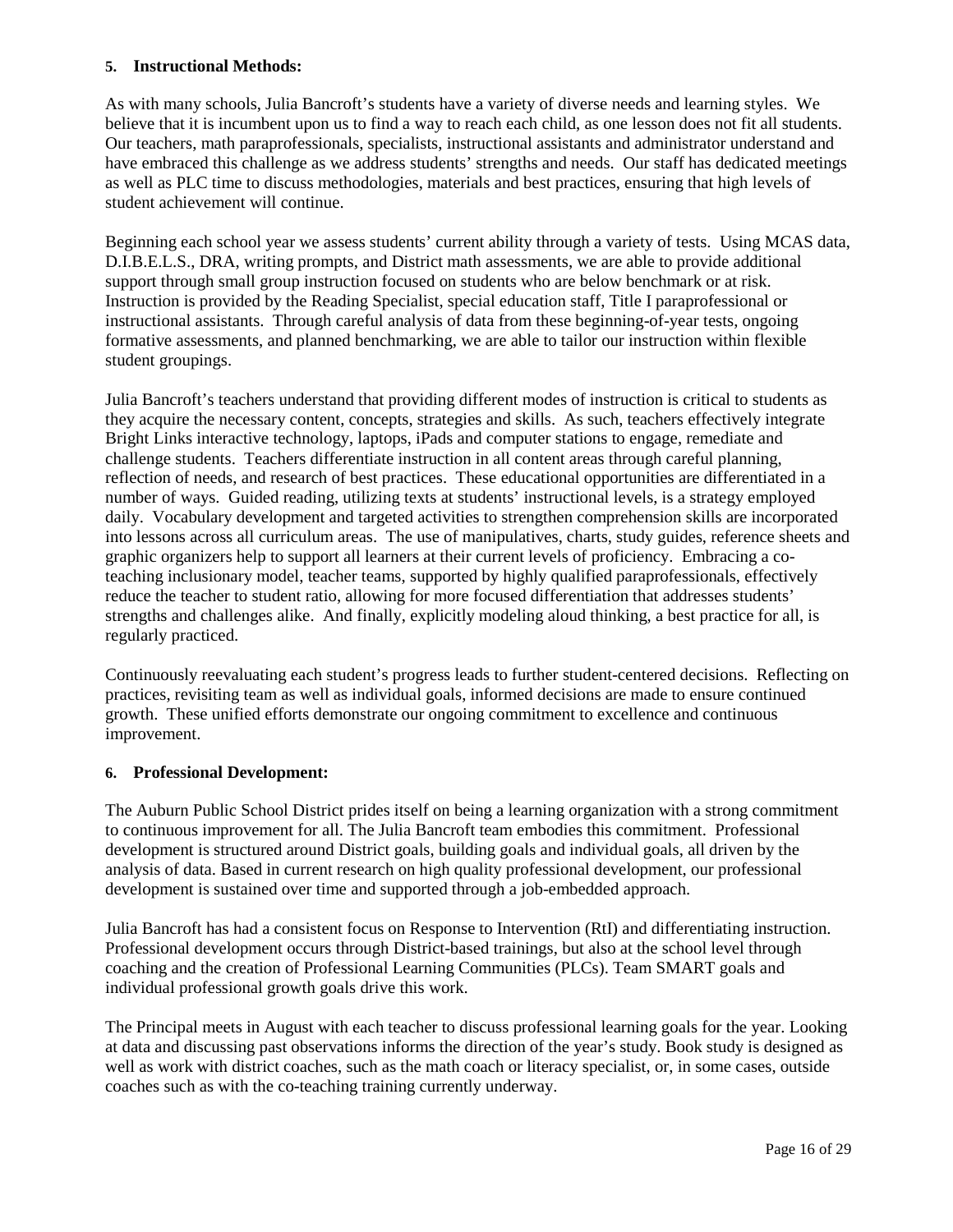In addition, new teachers are provided with additional support through an assigned mentor and an accompanying first year teacher course. Peer observations are critical for all teachers but are mandatory twice a year for new teachers. The mentors also observe them and provide feedback on two other occasions.

Both State and local data indicate that our concerted professional development focused on RtI and differentiated instruction has resulted in better outcomes for students. Co-teaching training and coaching, along with the State mandated course in Sheltered English Immersion, is allowing staff to build their capacity to address the needs of diverse learners.

Due to the expansion of technology, Julia Bancroft staff has eagerly sought out relevant professional development. Training has been provided by consultants such as Ed Tech Teacher and then supported in classrooms by our Director of Technology, thus ensuring sustained and job-embedded professional development. This high quality professional development has allowed teachers to embrace tools that support and engage a myriad of learning styles.

Continuous improvement through building the capacity of educators requires opportunities for teachers to interact and collaborate with one another. The Julia Bancroft Principal assists teachers in their practice and fosters conversations about student work; as a result, genuine communities of practice have emerged where colleagues engage in inquiry, reflection and the collaborative examination of teaching and learning.

## **7. School Leadership**

The leadership philosophy of the Julia Bancroft School is grounded in the belief that there is greater power in the work of a team than that of any individual. Any successful team works with a singular goal in mind: the cooperation of all team members, a willingness to contribute openly and honestly, and a willingness to embrace new opportunities and challenges. The Principal at Julia Bancroft has established a climate that encourages and requires teamwork at all levels, with the entire team focused on students and their achievement.

Teacher representatives at each grade level serve as school liaisons on District level curriculum teams to ensure the consistent implementation of identified key standards in all content areas. Consistent implementation of the core curriculum has a positive impact on the success of all students. Like her colleagues across the District, the principal has integrated a process for routine analysis of student data. With data teams at each grade level, including special area teachers, analysis of student data is ongoing, the goal being to provide targeted remediation and extension activities to identified students. While led by the Principal, she is just one member of these powerful teams within which all members contribute in determining what is best for students.

Professional Learning Communities (PLCs) have become an integral component of the Julia Bancroft School. Teacher-led weekly meetings focus on looking at student work, developing lesson plans, and sharing best practices, including how to further implement the use of technology into classroom practice. The creation of PLCs has empowered teachers to influence student outcomes within their own classrooms and in that of their colleagues.

The Positive Behavior Interventions and Supports (PBIS) team is led by the guidance counselor. This team, which includes classroom and special area teachers, works to support a positive school environment providing intervention supports to students with social and emotional challenges. We believe students who feel safe and supported in school will better respond to the academic challenges presented to them.

The Educational Support Team is comprised of the guidance counselor, a special educator, the reading specialist, the school psychologist, the principal and a classroom teacher. This team works to provide guidance and recommendations to classroom teachers for struggling students using the Response to Intervention (RTI) model. The work of this team is carried out in daily intervention blocks at each grade level, providing targeted instruction for every student.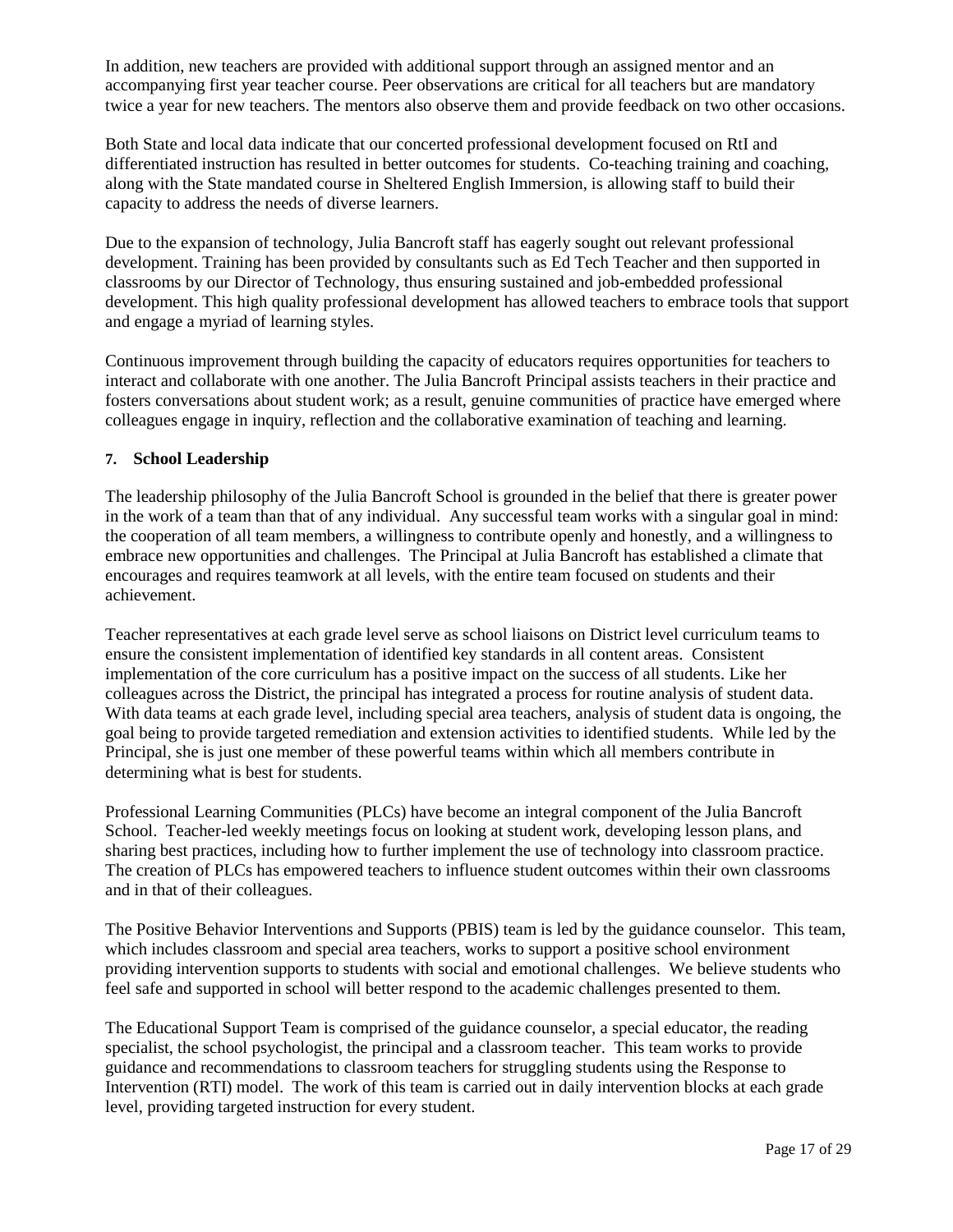**Subject:** Math **Test:** Massachusetts Comprehensive Assessment System **All Students Tested/Grade:** 3 **Edition/Publication Year:** 2013

**Publisher:** Measured Progress

| School Year                                    | 2012-2013    | 2011-2012        | 2010-2011    | 2009-2010      | 2008-2009      |
|------------------------------------------------|--------------|------------------|--------------|----------------|----------------|
| Testing month                                  | May          | May              | May          | May            | May            |
| <b>SCHOOL SCORES*</b>                          |              |                  |              |                |                |
| % Proficient plus % Advanced                   | 88           | 90               | 73           | 70             | 63             |
| % Advanced                                     | 53           | 42               | 14           | 24             | 25             |
| Number of students tested                      | 89           | 81               | 78           | 83             | 80             |
| Percent of total students tested               | 100          | 100              | 100          | 100            | 99             |
| Number of students tested with                 | $\mathbf{1}$ | $\boldsymbol{0}$ | $\mathbf{1}$ | $\overline{0}$ | $\overline{2}$ |
| alternative assessment                         |              |                  |              |                |                |
| % of students tested with                      | $\mathbf{1}$ | $\overline{0}$   | $\mathbf{1}$ | $\overline{0}$ | 3              |
| alternative assessment                         |              |                  |              |                |                |
| <b>SUBGROUP SCORES</b>                         |              |                  |              |                |                |
| 1. Free and Reduced-Price                      |              |                  |              |                |                |
| Meals/Socio-Economic/                          |              |                  |              |                |                |
| <b>Disadvantaged Students</b>                  |              |                  |              |                |                |
| % Proficient plus % Advanced                   | 84           | 82               | 53           | 57             | 50             |
| % Advanced                                     | 40           | 27               | 12           | 14             | 25             |
| Number of students tested                      | 25           | 22               | 17           | 21             | 16             |
| 2. Students receiving Special                  |              |                  |              |                |                |
| <b>Education</b>                               |              |                  |              |                |                |
| % Proficient plus % Advanced                   |              |                  |              |                |                |
| % Advanced                                     |              |                  |              |                |                |
| Number of students tested                      |              |                  |              |                |                |
| 3. English Language Learner<br><b>Students</b> |              |                  |              |                |                |
| % Proficient plus % Advanced                   |              |                  |              |                |                |
| % Advanced                                     |              |                  |              |                |                |
| Number of students tested                      |              |                  |              |                |                |
| 4. Hispanic or Latino                          |              |                  |              |                |                |
| <b>Students</b>                                |              |                  |              |                |                |
| % Proficient plus % Advanced                   |              |                  |              |                |                |
| % Advanced                                     |              |                  |              |                |                |
| Number of students tested                      |              |                  |              |                |                |
| 5. African-American                            |              |                  |              |                |                |
| <b>Students</b>                                |              |                  |              |                |                |
| % Proficient plus % Advanced                   |              |                  |              |                |                |
| % Advanced                                     |              |                  |              |                |                |
| Number of students tested                      |              |                  |              |                |                |
| <b>6. Asian Students</b>                       |              |                  |              |                |                |
| % Proficient plus % Advanced                   |              |                  |              |                |                |
| % Advanced                                     |              |                  |              |                |                |
| Number of students tested                      |              |                  |              |                |                |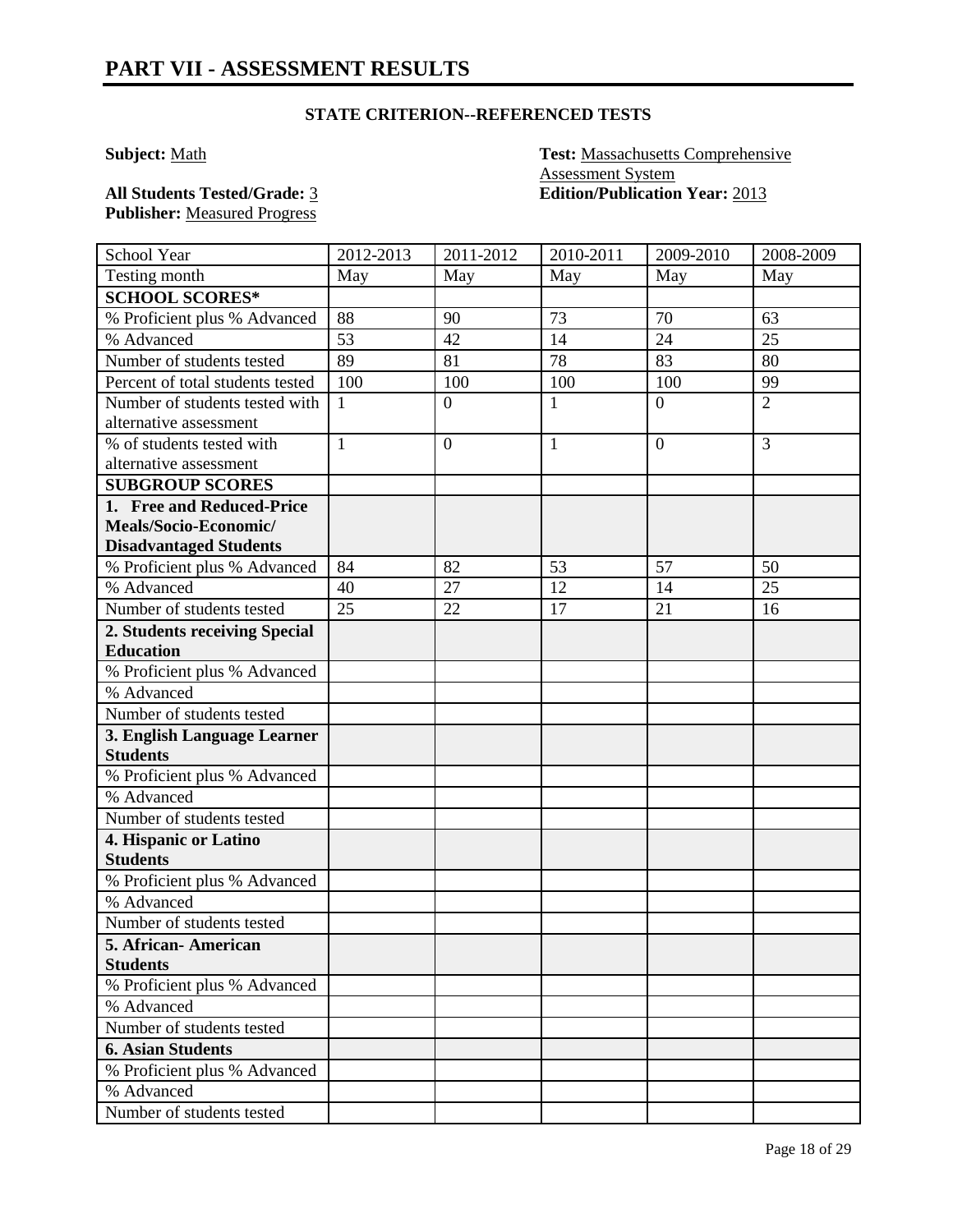| 7. American Indian or            |    |    |                |    |    |
|----------------------------------|----|----|----------------|----|----|
| <b>Alaska Native Students</b>    |    |    |                |    |    |
| % Proficient plus % Advanced     |    |    |                |    |    |
| % Advanced                       |    |    |                |    |    |
| Number of students tested        |    |    |                |    |    |
| 8. Native Hawaiian or other      |    |    |                |    |    |
| <b>Pacific Islander Students</b> |    |    |                |    |    |
| % Proficient plus % Advanced     |    |    |                |    |    |
| % Advanced                       |    |    |                |    |    |
| Number of students tested        |    |    |                |    |    |
| 9. White Students                |    |    |                |    |    |
| % Proficient plus % Advanced     | 89 | 90 | 71             | 68 | 64 |
| % Advanced                       | 56 | 42 | 17             | 27 | 25 |
| Number of students tested        | 82 | 81 | 65             | 71 | 69 |
| 10. Two or More Races            |    |    |                |    |    |
| identified Students              |    |    |                |    |    |
| % Proficient plus % Advanced     |    |    |                |    |    |
| % Advanced                       |    |    |                |    |    |
| Number of students tested        |    |    |                |    |    |
| 11. Other 1: High Needs          |    |    |                |    |    |
| <b>Students</b>                  |    |    |                |    |    |
| % Proficient plus % Advanced     | 81 | 85 | 58             | 43 | 36 |
| % Advanced                       | 34 | 27 | $\overline{8}$ | 10 | 16 |
| Number of students tested        | 32 | 26 | 24             | 30 | 25 |
| 12. Other 2: Other 2             |    |    |                |    |    |
| % Proficient plus % Advanced     |    |    |                |    |    |
| % Advanced                       |    |    |                |    |    |
| Number of students tested        |    |    |                |    |    |
| 13. Other 3: Other 3             |    |    |                |    |    |
| % Proficient plus % Advanced     |    |    |                |    |    |
| % Advanced                       |    |    |                |    |    |
| Number of students tested        |    |    |                |    |    |

**NOTES:** The high needs group is an unduplicated count of all students in a school or district belonging to at least one of the following individual subgroups: students with disabilities, English language learners (ELL) and former ELL students, or low income students (eligible for free/reduced price school lunch).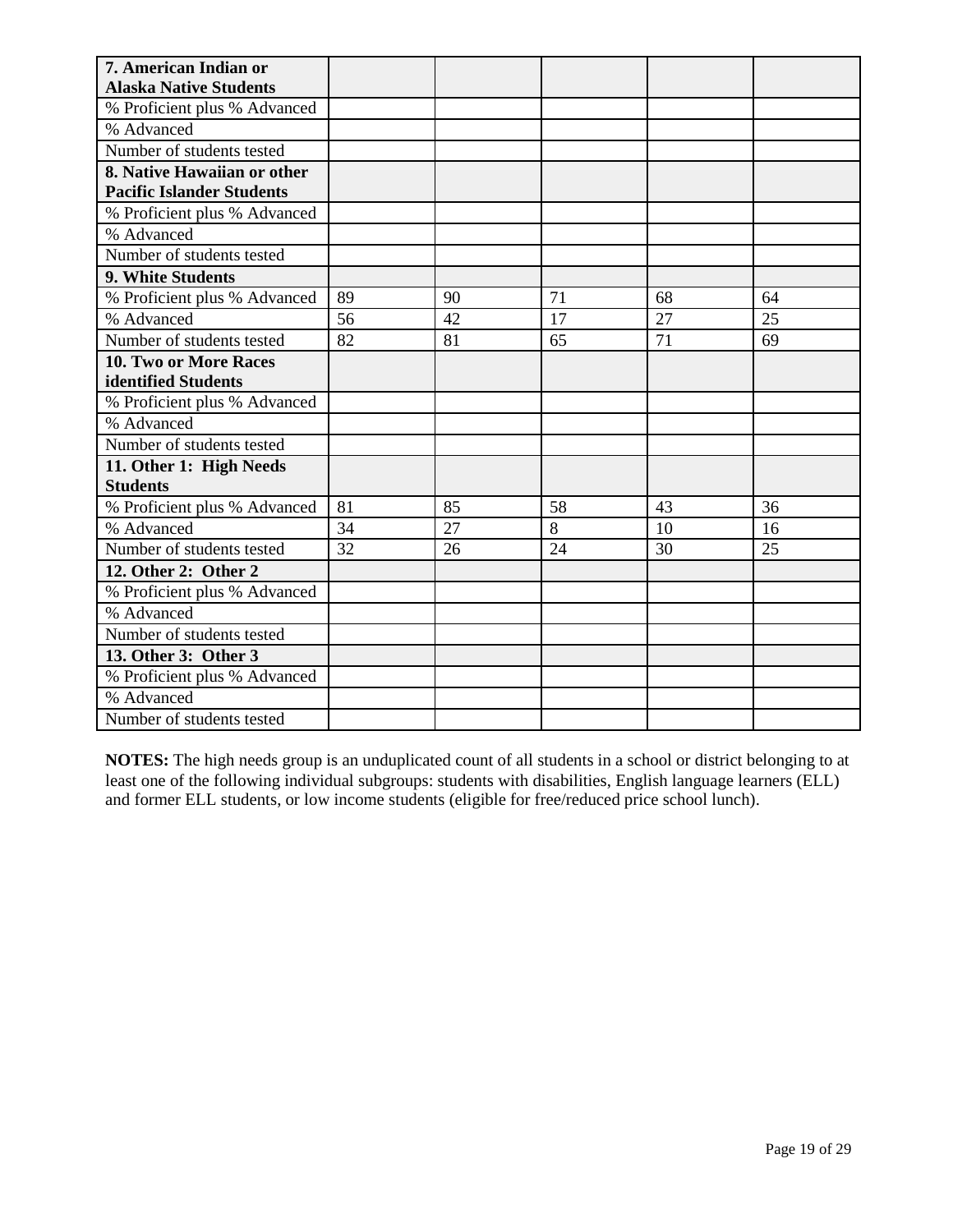# **Publisher:** Measured Progress

## **Subject:** Math **Test:** Massachusetts Comprehensive Assessment System **All Students Tested/Grade:** 4 **Edition/Publication Year:** 2013

| School Year                                            | 2012-2013        | 2011-2012        | 2010-2011        | 2009-2010      | 2008-2009        |
|--------------------------------------------------------|------------------|------------------|------------------|----------------|------------------|
| Testing month                                          | May              | May              | May              | May            | May              |
| <b>SCHOOL SCORES*</b>                                  |                  |                  |                  |                |                  |
| % Proficient plus % Advanced                           | 60               | 61               | 38               | 50             | 47               |
| % Advanced                                             | 18               | 14               | 13               | 15             | 11               |
| Number of students tested                              | 84               | 83               | 85               | 78             | 89               |
| Percent of total students tested                       | 100              | 100              | 100              | 100            | 100              |
| Number of students tested with                         | $\boldsymbol{0}$ | $\boldsymbol{0}$ | $\boldsymbol{0}$ | $\overline{2}$ | $\boldsymbol{0}$ |
| alternative assessment                                 |                  |                  |                  |                |                  |
| % of students tested with                              | $\overline{0}$   | $\overline{0}$   | $\mathbf{0}$     | 3              | $\overline{0}$   |
| alternative assessment                                 |                  |                  |                  |                |                  |
| <b>SUBGROUP SCORES</b>                                 |                  |                  |                  |                |                  |
| 1. Free and Reduced-Price                              |                  |                  |                  |                |                  |
| Meals/Socio-Economic/                                  |                  |                  |                  |                |                  |
| <b>Disadvantaged Students</b>                          |                  |                  |                  |                |                  |
| % Proficient plus % Advanced                           | 62               | 39               | 33               | 36             | 31               |
| % Advanced                                             | $\overline{4}$   | 9                | 11               | 12             | $\overline{5}$   |
| Number of students tested                              | 24               | 23               | 18               | 17             | 19               |
| 2. Students receiving Special                          |                  |                  |                  |                |                  |
| <b>Education</b>                                       |                  |                  |                  |                |                  |
| % Proficient plus % Advanced                           |                  |                  |                  |                |                  |
| % Advanced                                             |                  |                  |                  |                |                  |
| Number of students tested                              |                  |                  |                  |                |                  |
| 3. English Language Learner                            |                  |                  |                  |                |                  |
| <b>Students</b>                                        |                  |                  |                  |                |                  |
| % Proficient plus % Advanced                           |                  |                  |                  |                |                  |
| % Advanced                                             |                  |                  |                  |                |                  |
| Number of students tested                              |                  |                  |                  |                |                  |
| 4. Hispanic or Latino                                  |                  |                  |                  |                |                  |
| <b>Students</b>                                        |                  |                  |                  |                |                  |
| % Proficient plus % Advanced                           |                  |                  |                  |                |                  |
| % Advanced                                             |                  |                  |                  |                |                  |
| Number of students tested                              |                  |                  |                  |                |                  |
| 5. African-American                                    |                  |                  |                  |                |                  |
| <b>Students</b>                                        |                  |                  |                  |                |                  |
| % Proficient plus % Advanced                           |                  |                  |                  |                |                  |
| % Advanced                                             |                  |                  |                  |                |                  |
| Number of students tested                              |                  |                  |                  |                |                  |
| <b>6. Asian Students</b>                               |                  |                  |                  |                |                  |
| % Proficient plus % Advanced                           |                  |                  |                  |                |                  |
| % Advanced                                             |                  |                  |                  |                |                  |
| Number of students tested                              |                  |                  |                  |                |                  |
| 7. American Indian or<br><b>Alaska Native Students</b> |                  |                  |                  |                |                  |
| % Proficient plus % Advanced                           |                  |                  |                  |                |                  |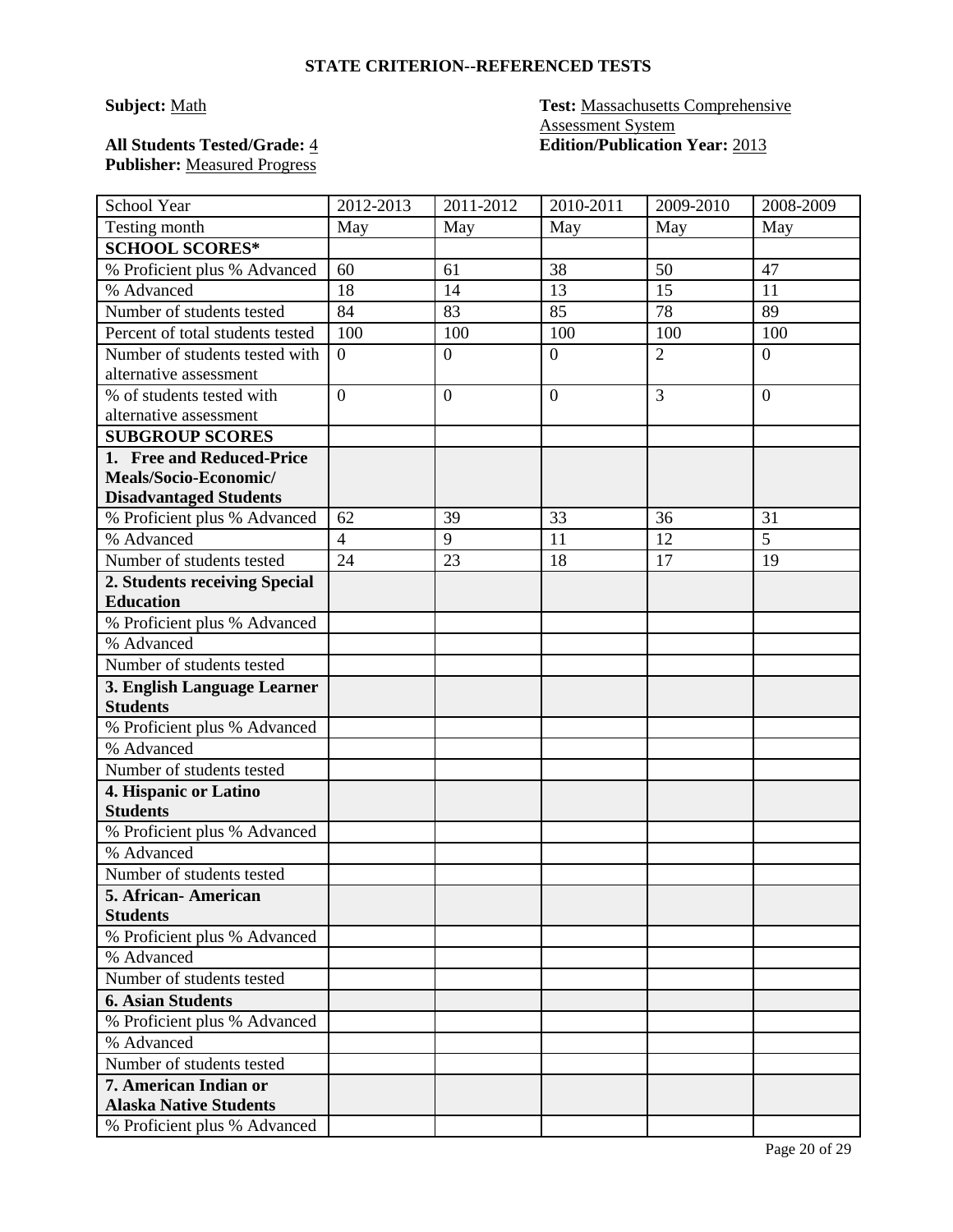| % Advanced                       |    |    |                |    |    |
|----------------------------------|----|----|----------------|----|----|
| Number of students tested        |    |    |                |    |    |
| 8. Native Hawaiian or other      |    |    |                |    |    |
| <b>Pacific Islander Students</b> |    |    |                |    |    |
| % Proficient plus % Advanced     |    |    |                |    |    |
| % Advanced                       |    |    |                |    |    |
| Number of students tested        |    |    |                |    |    |
| 9. White Students                |    |    |                |    |    |
| % Proficient plus % Advanced     | 60 | 62 | 39             | 46 | 47 |
| % Advanced                       | 18 | 14 | 15             | 14 | 11 |
| Number of students tested        | 84 | 69 | 74             | 65 | 81 |
| 10. Two or More Races            |    |    |                |    |    |
| identified Students              |    |    |                |    |    |
| % Proficient plus % Advanced     |    |    |                |    |    |
| % Advanced                       |    |    |                |    |    |
| Number of students tested        |    |    |                |    |    |
| 11. Other 1: High Needs          |    |    |                |    |    |
| <b>Students</b>                  |    |    |                |    |    |
| % Proficient plus % Advanced     | 59 | 45 | 21             | 36 | 30 |
| % Advanced                       | 7  | 10 | $\overline{7}$ | 8  | 5  |
| Number of students tested        | 29 | 31 | 29             | 25 | 20 |
| 12. Other 2: Other 2             |    |    |                |    |    |
| % Proficient plus % Advanced     |    |    |                |    |    |
| % Advanced                       |    |    |                |    |    |
| Number of students tested        |    |    |                |    |    |
| 13. Other 3: Other 3             |    |    |                |    |    |
| % Proficient plus % Advanced     |    |    |                |    |    |
| % Advanced                       |    |    |                |    |    |
| Number of students tested        |    |    |                |    |    |

**NOTES:** The high needs group is an unduplicated count of all students in a school or district belonging to at least one of the following individual subgroups: students with disabilities, English language learners (ELL) and former ELL students, or low income students (eligible for free/reduced price school lunch).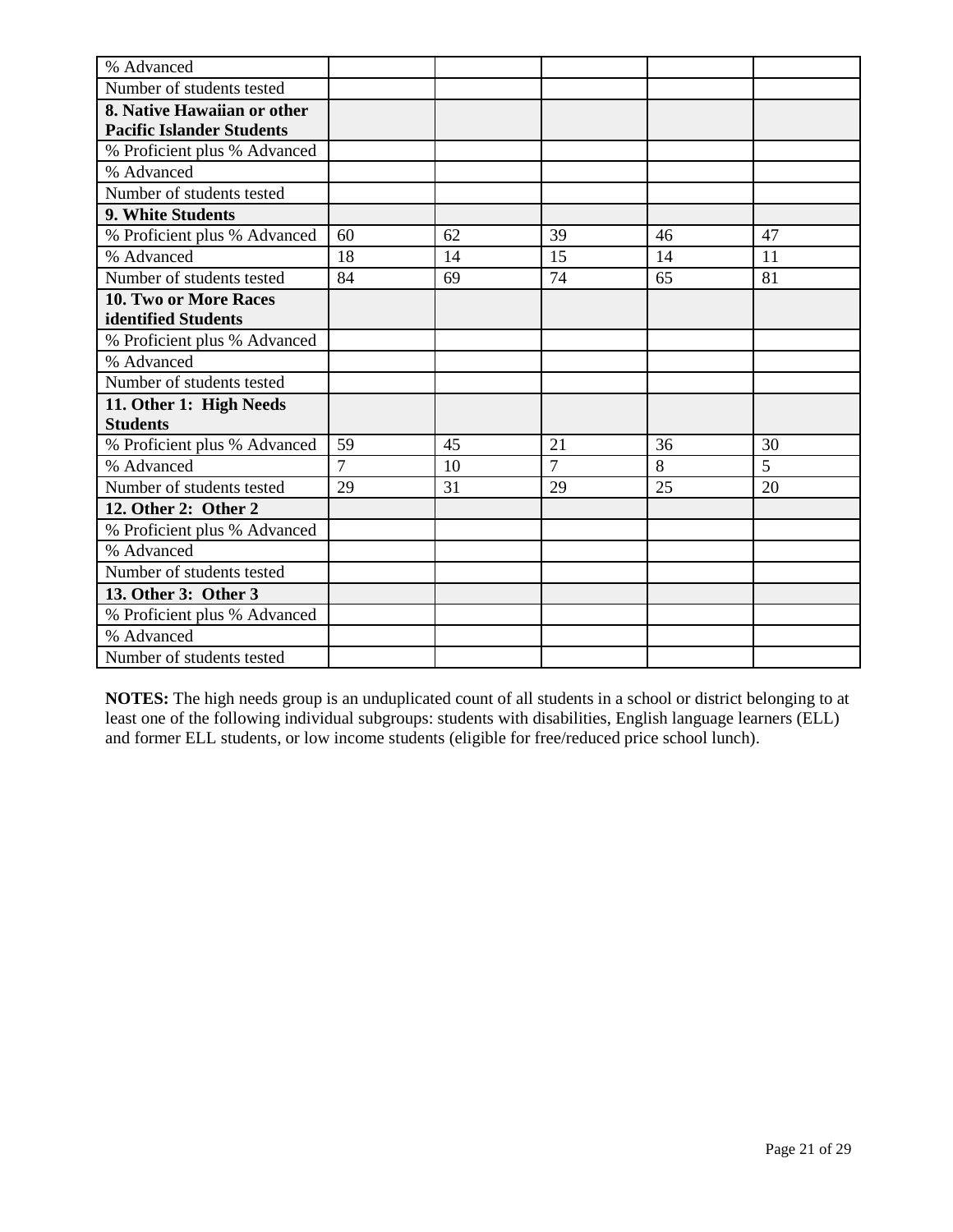# **Publisher:** Measured Progress

## **Subject:** Math **Test:** Massachusetts Comprehensive Assessment System **All Students Tested/Grade:** 5 **Edition/Publication Year:** 2013

| School Year                      | 2012-2013        | 2011-2012        | 2010-2011      | 2009-2010      | 2008-2009        |
|----------------------------------|------------------|------------------|----------------|----------------|------------------|
| Testing month                    | May              | May              | May            | May            | May              |
| <b>SCHOOL SCORES*</b>            |                  |                  |                |                |                  |
| % Proficient plus % Advanced     | 72               | 62               | 66             | 62             | 45               |
| % Advanced                       | 27               | 35               | 27             | 26             | 14               |
| Number of students tested        | 85               | 89               | 82             | 91             | 78               |
| Percent of total students tested | 100              | 100              | 99             | 100            | 100              |
| Number of students tested with   | $\boldsymbol{0}$ | $\boldsymbol{0}$ | $\overline{3}$ | $\overline{0}$ | $\boldsymbol{0}$ |
| alternative assessment           |                  |                  |                |                |                  |
| % of students tested with        | $\overline{0}$   | $\overline{0}$   | $\overline{4}$ | $\overline{0}$ | $\overline{0}$   |
| alternative assessment           |                  |                  |                |                |                  |
| <b>SUBGROUP SCORES</b>           |                  |                  |                |                |                  |
| 1. Free and Reduced-Price        |                  |                  |                |                |                  |
| Meals/Socio-Economic/            |                  |                  |                |                |                  |
| <b>Disadvantaged Students</b>    |                  |                  |                |                |                  |
| % Proficient plus % Advanced     | 67               | 57               | 40             | 42             | 31               |
| % Advanced                       | 15               | 25               | 10             | 13             | $\overline{5}$   |
| Number of students tested        | 27               | 28               | 20             | 24             | 19               |
| 2. Students receiving Special    |                  |                  |                |                |                  |
| <b>Education</b>                 |                  |                  |                |                |                  |
| % Proficient plus % Advanced     |                  |                  |                |                |                  |
| % Advanced                       |                  |                  |                |                |                  |
| Number of students tested        |                  |                  |                |                |                  |
| 3. English Language Learner      |                  |                  |                |                |                  |
| <b>Students</b>                  |                  |                  |                |                |                  |
| % Proficient plus % Advanced     |                  |                  |                |                |                  |
| % Advanced                       |                  |                  |                |                |                  |
| Number of students tested        |                  |                  |                |                |                  |
| 4. Hispanic or Latino            |                  |                  |                |                |                  |
| <b>Students</b>                  |                  |                  |                |                |                  |
| % Proficient plus % Advanced     |                  |                  |                |                |                  |
| % Advanced                       |                  |                  |                |                |                  |
| Number of students tested        |                  |                  |                |                |                  |
| 5. African-American              |                  |                  |                |                |                  |
| <b>Students</b>                  |                  |                  |                |                |                  |
| % Proficient plus % Advanced     |                  |                  |                |                |                  |
| % Advanced                       |                  |                  |                |                |                  |
| Number of students tested        |                  |                  |                |                |                  |
| <b>6. Asian Students</b>         |                  |                  |                |                |                  |
| % Proficient plus % Advanced     |                  |                  |                |                |                  |
| % Advanced                       |                  |                  |                |                |                  |
| Number of students tested        |                  |                  |                |                |                  |
| 7. American Indian or            |                  |                  |                |                |                  |
| <b>Alaska Native Students</b>    |                  |                  |                |                |                  |
| % Proficient plus % Advanced     |                  |                  |                |                |                  |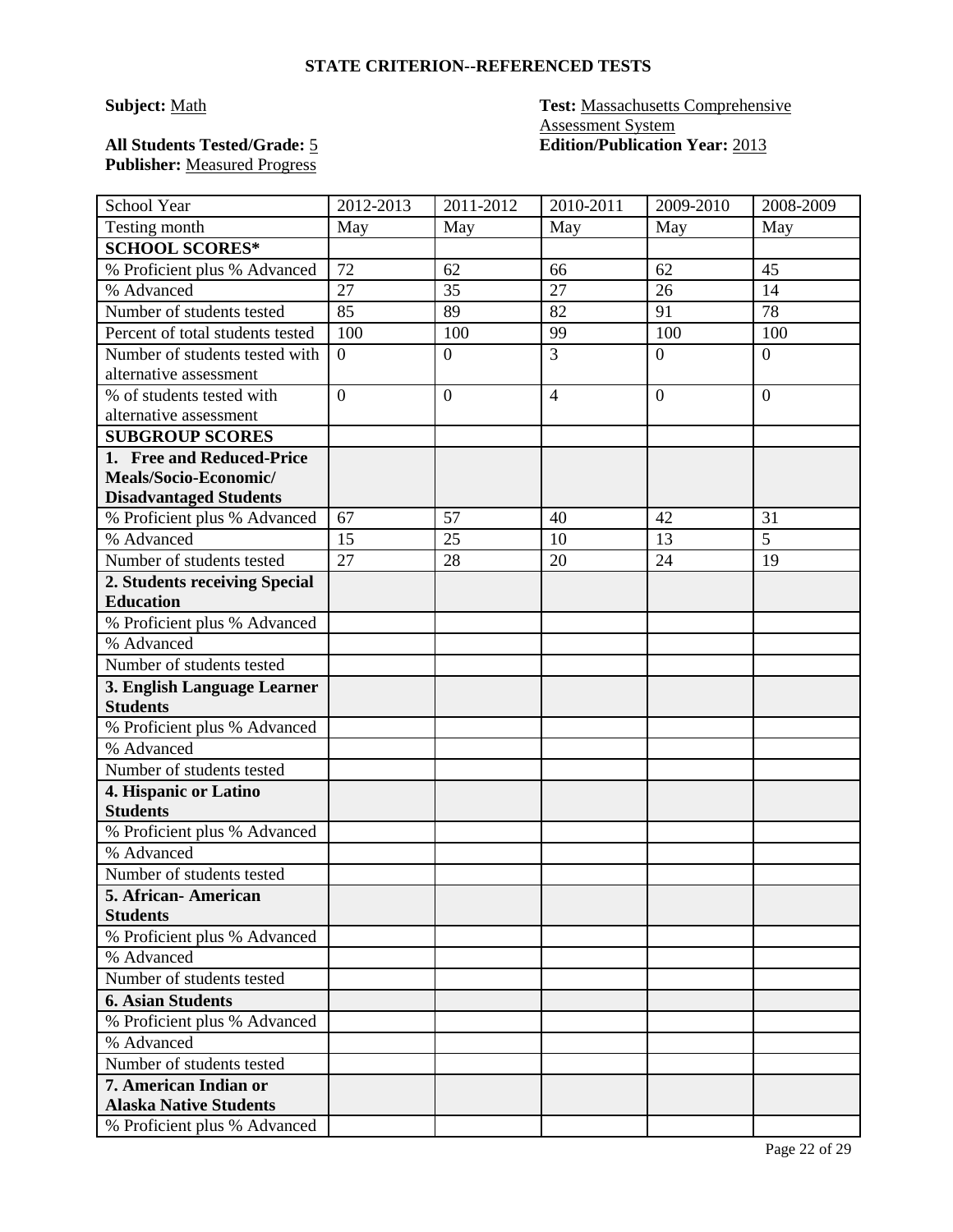| % Advanced                       |    |    |    |    |                |
|----------------------------------|----|----|----|----|----------------|
| Number of students tested        |    |    |    |    |                |
| 8. Native Hawaiian or other      |    |    |    |    |                |
| <b>Pacific Islander Students</b> |    |    |    |    |                |
| % Proficient plus % Advanced     |    |    |    |    |                |
| % Advanced                       |    |    |    |    |                |
| Number of students tested        |    |    |    |    |                |
| 9. White Students                |    |    |    |    |                |
| % Proficient plus % Advanced     | 69 | 60 | 68 | 65 | 43             |
| % Advanced                       | 28 | 36 | 23 | 28 | 13             |
| Number of students tested        | 71 | 76 | 69 | 75 | 71             |
| 10. Two or More Races            |    |    |    |    |                |
| identified Students              |    |    |    |    |                |
| % Proficient plus % Advanced     |    |    |    |    |                |
| % Advanced                       |    |    |    |    |                |
| Number of students tested        |    |    |    |    |                |
| 11. Other 1: High Needs          |    |    |    |    |                |
| <b>Students</b>                  |    |    |    |    |                |
| % Proficient plus % Advanced     | 70 | 46 | 38 | 41 | 27             |
| % Advanced                       | 17 | 19 | 10 | 12 | $\overline{4}$ |
| Number of students tested        | 30 | 37 | 29 | 24 | 26             |
| 12. Other 2: Other 2             |    |    |    |    |                |
| % Proficient plus % Advanced     |    |    |    |    |                |
| % Advanced                       |    |    |    |    |                |
| Number of students tested        |    |    |    |    |                |
| 13. Other 3: Other 3             |    |    |    |    |                |
| % Proficient plus % Advanced     |    |    |    |    |                |
| % Advanced                       |    |    |    |    |                |
| Number of students tested        |    |    |    |    |                |

**NOTES:** The high needs group is an unduplicated count of all students in a school or district belonging to at least one of the following individual subgroups: students with disabilities, English language learners (ELL) and former ELL students, or low income students (eligible for free/reduced price school lunch).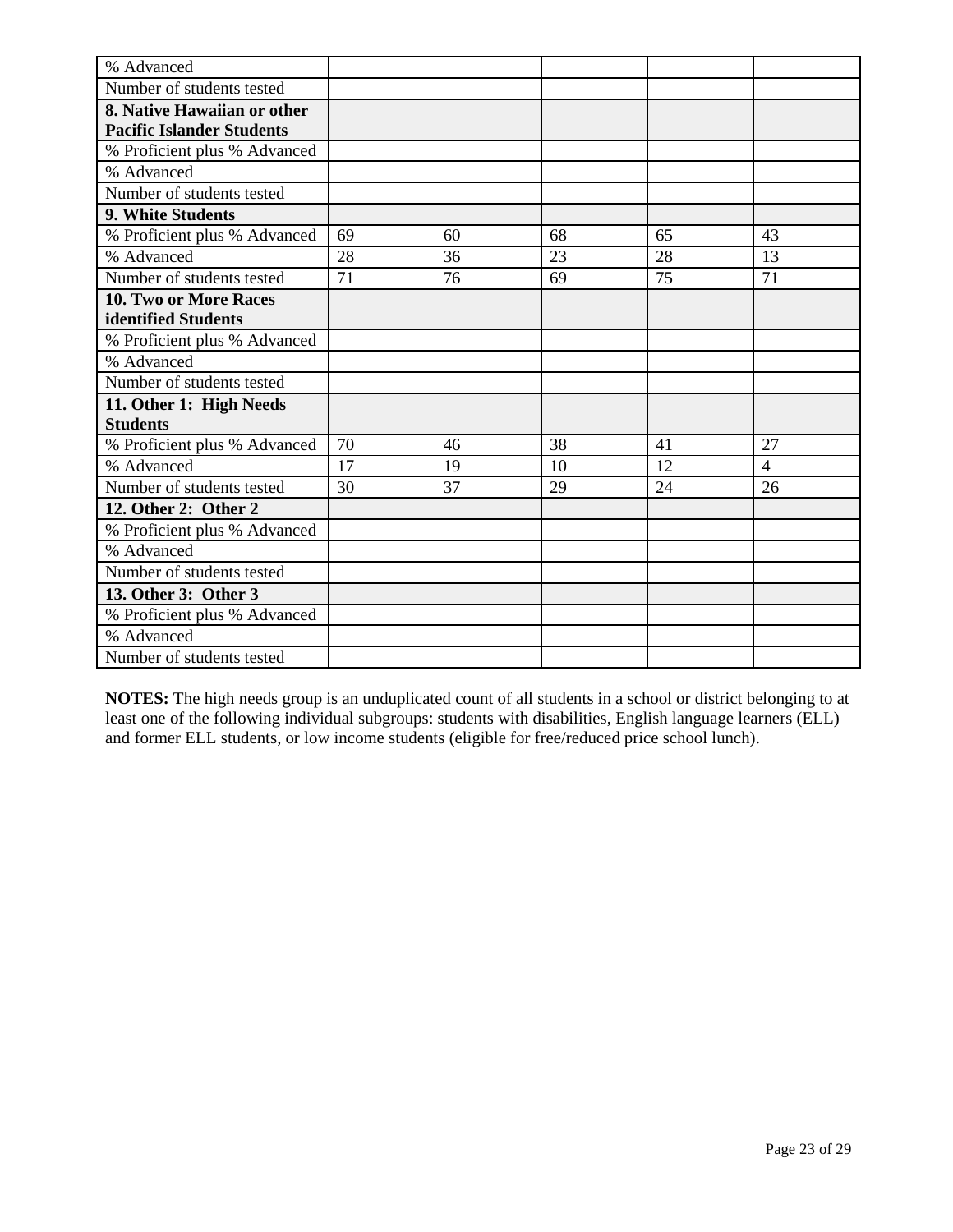## **Subject: Reading/ELA Test: Massachusetts Comprehensive** Assessment System **All Students Tested/Grade:** 3 **Edition/Publication Year:** 2013

**Publisher:** Measured Progress

| School Year                                              | 2012-2013    | 2011-2012      | 2010-2011    | 2009-2010      | 2008-2009      |
|----------------------------------------------------------|--------------|----------------|--------------|----------------|----------------|
| Testing month                                            | Mar          | Mar            | Mar          | Mar            | Mar            |
| <b>SCHOOL SCORES*</b>                                    |              |                |              |                |                |
| % Proficient plus % Advanced                             | 78           | 80             | 74           | 62             | 53             |
| % Advanced                                               | 18           | 23             | 14           | 8              | 13             |
| Number of students tested                                | 89           | 81             | 78           | 83             | 80             |
| Percent of total students tested                         | 100          | 100            | 100          | 100            | 99             |
| Number of students tested with<br>alternative assessment | $\mathbf{1}$ | $\mathbf{0}$   | $\mathbf{1}$ | $\overline{0}$ | $\overline{2}$ |
| % of students tested with                                | $\mathbf{1}$ | $\overline{0}$ | 1            | $\overline{0}$ | 3              |
| alternative assessment                                   |              |                |              |                |                |
| <b>SUBGROUP SCORES</b>                                   |              |                |              |                |                |
| 1. Free and Reduced-Price                                |              |                |              |                |                |
| Meals/Socio-Economic/                                    |              |                |              |                |                |
| <b>Disadvantaged Students</b>                            |              |                |              |                |                |
| % Proficient plus % Advanced                             | 64           | 64             | 71           | 43             | 37             |
| % Advanced                                               | 20           | 14             | 12           | 14             | 6              |
| Number of students tested                                | 25           | 22             | 17           | 21             | 16             |
| 2. Students receiving Special                            |              |                |              |                |                |
| <b>Education</b>                                         |              |                |              |                |                |
| % Proficient plus % Advanced                             |              |                |              |                |                |
| % Advanced                                               |              |                |              |                |                |
| Number of students tested                                |              |                |              |                |                |
| 3. English Language Learner                              |              |                |              |                |                |
| <b>Students</b>                                          |              |                |              |                |                |
| % Proficient plus % Advanced                             |              |                |              |                |                |
| % Advanced                                               |              |                |              |                |                |
| Number of students tested                                |              |                |              |                |                |
| 4. Hispanic or Latino                                    |              |                |              |                |                |
| <b>Students</b>                                          |              |                |              |                |                |
| % Proficient plus % Advanced                             |              |                |              |                |                |
| % Advanced                                               |              |                |              |                |                |
| Number of students tested                                |              |                |              |                |                |
| 5. African-American                                      |              |                |              |                |                |
| <b>Students</b>                                          |              |                |              |                |                |
| % Proficient plus % Advanced                             |              |                |              |                |                |
| % Advanced                                               |              |                |              |                |                |
| Number of students tested                                |              |                |              |                |                |
| <b>6. Asian Students</b>                                 |              |                |              |                |                |
| % Proficient plus % Advanced                             |              |                |              |                |                |
| % Advanced                                               |              |                |              |                |                |
| Number of students tested                                |              |                |              |                |                |
| 7. American Indian or<br><b>Alaska Native Students</b>   |              |                |              |                |                |
| % Proficient plus % Advanced                             |              |                |              |                |                |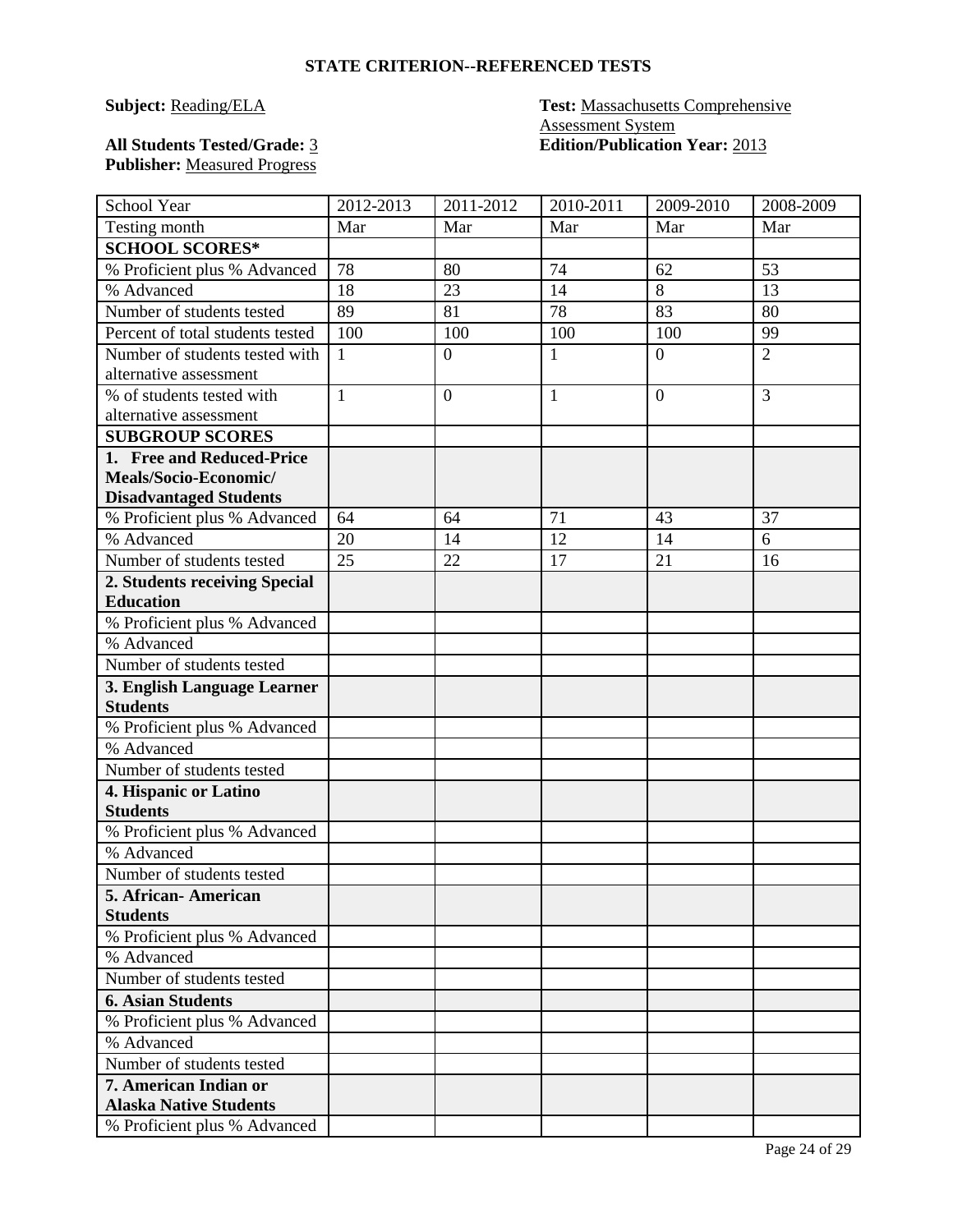| % Advanced                       |    |    |    |    |                |
|----------------------------------|----|----|----|----|----------------|
| Number of students tested        |    |    |    |    |                |
| 8. Native Hawaiian or other      |    |    |    |    |                |
| <b>Pacific Islander Students</b> |    |    |    |    |                |
| % Proficient plus % Advanced     |    |    |    |    |                |
| % Advanced                       |    |    |    |    |                |
| Number of students tested        |    |    |    |    |                |
| 9. White Students                |    |    |    |    |                |
| % Proficient plus % Advanced     | 80 | 80 | 75 | 64 | 54             |
| % Advanced                       | 20 | 23 | 15 | 10 | 12             |
| Number of students tested        | 82 | 81 | 65 | 71 | 69             |
| 10. Two or More Races            |    |    |    |    |                |
| identified Students              |    |    |    |    |                |
| % Proficient plus % Advanced     |    |    |    |    |                |
| % Advanced                       |    |    |    |    |                |
| Number of students tested        |    |    |    |    |                |
| 11. Other 1: High Needs          |    |    |    |    |                |
| <b>Students</b>                  |    |    |    |    |                |
| % Proficient plus % Advanced     | 57 | 61 | 58 | 37 | 28             |
| % Advanced                       | 19 | 15 | 8  | 10 | $\overline{4}$ |
| Number of students tested        | 32 | 26 | 24 | 30 | 25             |
| 12. Other 2: Other 2             |    |    |    |    |                |
| % Proficient plus % Advanced     |    |    |    |    |                |
| % Advanced                       |    |    |    |    |                |
| Number of students tested        |    |    |    |    |                |
| 13. Other 3: Other 3             |    |    |    |    |                |
| % Proficient plus % Advanced     |    |    |    |    |                |
| % Advanced                       |    |    |    |    |                |
| Number of students tested        |    |    |    |    |                |

**NOTES:** The high needs group is an unduplicated count of all students in a school or district belonging to at least one of the following individual subgroups: students with disabilities, English language learners (ELL) and former ELL students, or low income students (eligible for free/reduced price school lunch).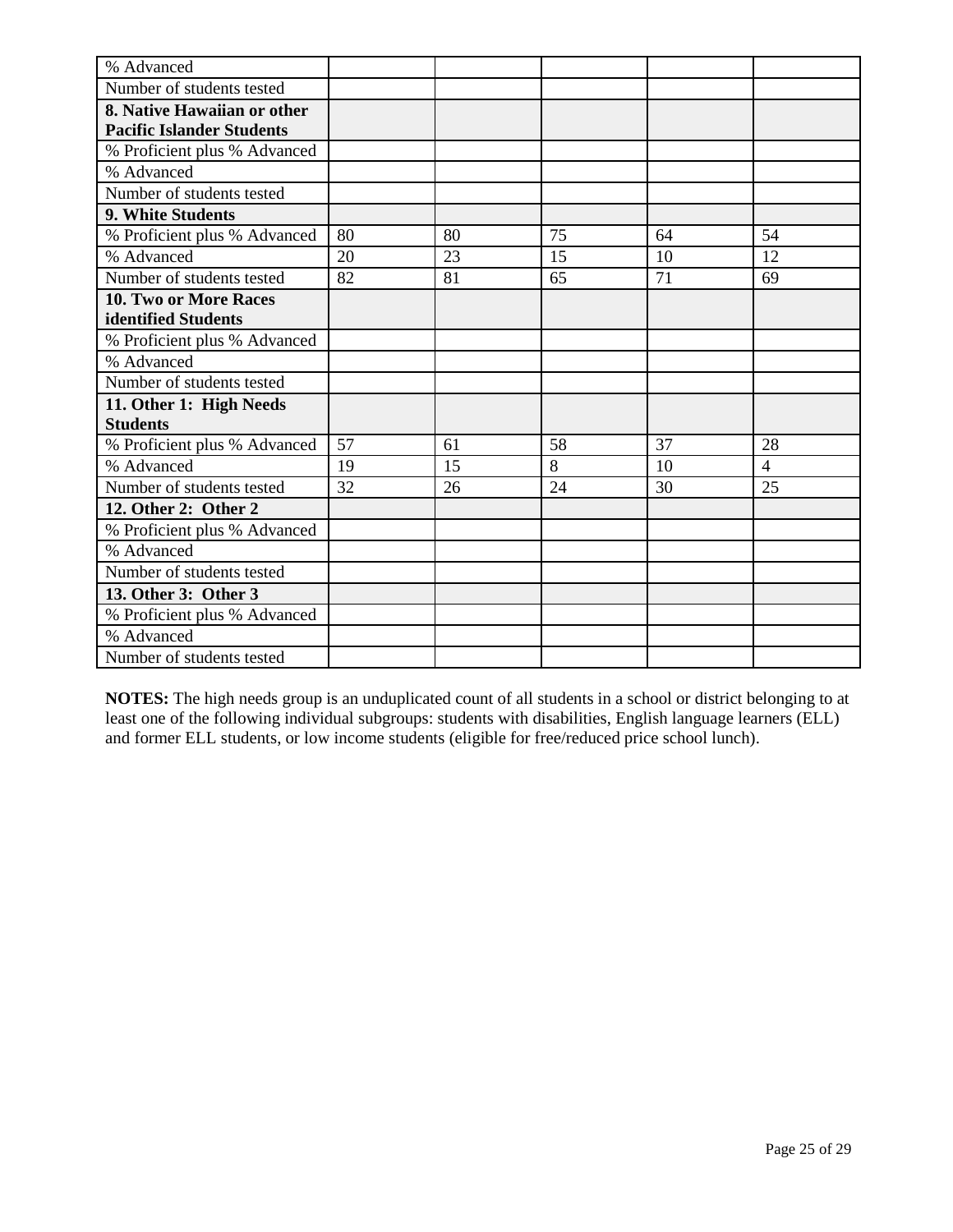## **Subject: Reading/ELA Test: Massachusetts Comprehensive** Assessment System **All Students Tested/Grade:** 4 **Edition/Publication Year:** 2013

# **Publisher:** Measured Progress

| School Year                      | 2012-2013      | 2011-2012      | 2010-2011        | 2009-2010      | 2008-2009      |
|----------------------------------|----------------|----------------|------------------|----------------|----------------|
| Testing month                    | Mar            | Mar            | Mar              | Mar            | Mar            |
| <b>SCHOOL SCORES*</b>            |                |                |                  |                |                |
| % Proficient plus % Advanced     | 63             | 62             | 42               | 56             | 56             |
| % Advanced                       | 14             | 13             | $\overline{4}$   | 15             | 6              |
| Number of students tested        | 84             | 83             | 85               | 78             | 88             |
| Percent of total students tested | 100            | 100            | 99               | 100            | 99             |
| Number of students tested with   | $\overline{0}$ | $\overline{0}$ | $\overline{0}$   | $\overline{2}$ | $\overline{0}$ |
| alternative assessment           |                |                |                  |                |                |
| % of students tested with        | $\overline{0}$ | $\overline{0}$ | $\overline{0}$   | $\overline{3}$ | $\overline{0}$ |
| alternative assessment           |                |                |                  |                |                |
| <b>SUBGROUP SCORES</b>           |                |                |                  |                |                |
| 1. Free and Reduced-Price        |                |                |                  |                |                |
| Meals/Socio-Economic/            |                |                |                  |                |                |
| <b>Disadvantaged Students</b>    |                |                |                  |                |                |
| % Proficient plus % Advanced     | 55             | 56             | 28               | 24             | 21             |
| % Advanced                       | 17             | 13             | $\boldsymbol{0}$ | 6              | $\overline{0}$ |
| Number of students tested        | 24             | 23             | 18               | 17             | 19             |
| 2. Students receiving Special    |                |                |                  |                |                |
| <b>Education</b>                 |                |                |                  |                |                |
| % Proficient plus % Advanced     |                |                |                  |                |                |
| % Advanced                       |                |                |                  |                |                |
| Number of students tested        |                |                |                  |                |                |
| 3. English Language Learner      |                |                |                  |                |                |
| <b>Students</b>                  |                |                |                  |                |                |
| % Proficient plus % Advanced     |                |                |                  |                |                |
| % Advanced                       |                |                |                  |                |                |
| Number of students tested        |                |                |                  |                |                |
| 4. Hispanic or Latino            |                |                |                  |                |                |
| <b>Students</b>                  |                |                |                  |                |                |
| % Proficient plus % Advanced     |                |                |                  |                |                |
| % Advanced                       |                |                |                  |                |                |
| Number of students tested        |                |                |                  |                |                |
| 5. African-American              |                |                |                  |                |                |
| <b>Students</b>                  |                |                |                  |                |                |
| % Proficient plus % Advanced     |                |                |                  |                |                |
| % Advanced                       |                |                |                  |                |                |
| Number of students tested        |                |                |                  |                |                |
| <b>6. Asian Students</b>         |                |                |                  |                |                |
| % Proficient plus % Advanced     |                |                |                  |                |                |
| % Advanced                       |                |                |                  |                |                |
| Number of students tested        |                |                |                  |                |                |
| 7. American Indian or            |                |                |                  |                |                |
| <b>Alaska Native Students</b>    |                |                |                  |                |                |
| % Proficient plus % Advanced     |                |                |                  |                |                |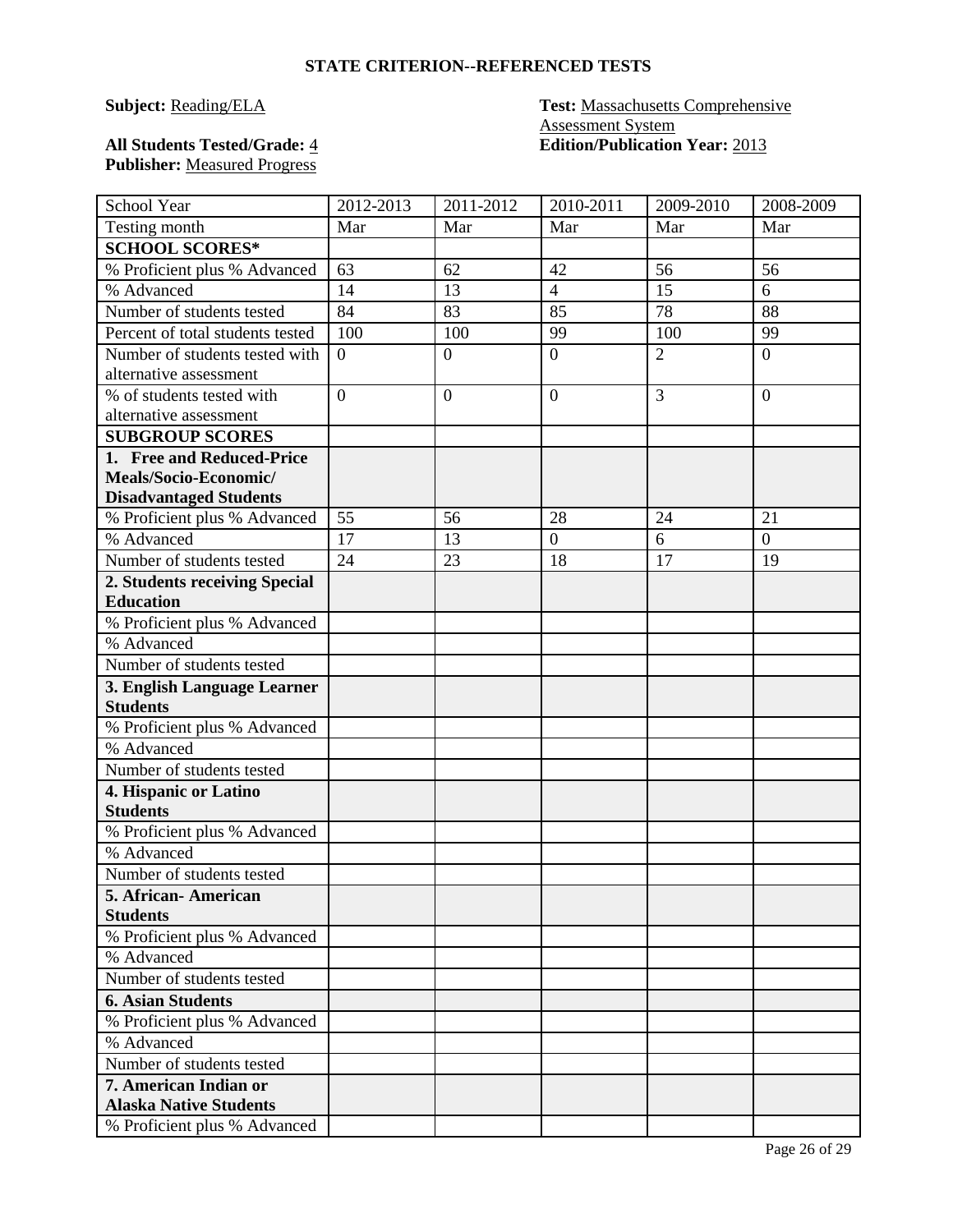| % Advanced                       |    |    |                |                |                |
|----------------------------------|----|----|----------------|----------------|----------------|
| Number of students tested        |    |    |                |                |                |
| 8. Native Hawaiian or other      |    |    |                |                |                |
| <b>Pacific Islander Students</b> |    |    |                |                |                |
| % Proficient plus % Advanced     |    |    |                |                |                |
| % Advanced                       |    |    |                |                |                |
| Number of students tested        |    |    |                |                |                |
| 9. White Students                |    |    |                |                |                |
| % Proficient plus % Advanced     | 63 | 62 | 43             | 55             | 56             |
| % Advanced                       | 14 | 16 | $\overline{4}$ | 12             | 6              |
| Number of students tested        | 84 | 69 | 74             | 65             | 80             |
| 10. Two or More Races            |    |    |                |                |                |
| identified Students              |    |    |                |                |                |
| % Proficient plus % Advanced     |    |    |                |                |                |
| % Advanced                       |    |    |                |                |                |
| Number of students tested        |    |    |                |                |                |
| 11. Other 1: High Needs          |    |    |                |                |                |
| <b>Students</b>                  |    |    |                |                |                |
| % Proficient plus % Advanced     | 48 | 49 | 17             | 24             | 20             |
| % Advanced                       | 14 | 10 | $\overline{0}$ | $\overline{4}$ | $\overline{0}$ |
| Number of students tested        | 29 | 31 | 29             | 25             | 20             |
| 12. Other 2: Other 2             |    |    |                |                |                |
| % Proficient plus % Advanced     |    |    |                |                |                |
| % Advanced                       |    |    |                |                |                |
| Number of students tested        |    |    |                |                |                |
| 13. Other 3: Other 3             |    |    |                |                |                |
| % Proficient plus % Advanced     |    |    |                |                |                |
| % Advanced                       |    |    |                |                |                |
| Number of students tested        |    |    |                |                |                |

**NOTES:** The high needs group is an unduplicated count of all students in a school or district belonging to at least one of the following individual subgroups: students with disabilities, English language learners (ELL) and former ELL students, or low income students (eligible for free/reduced price school lunch).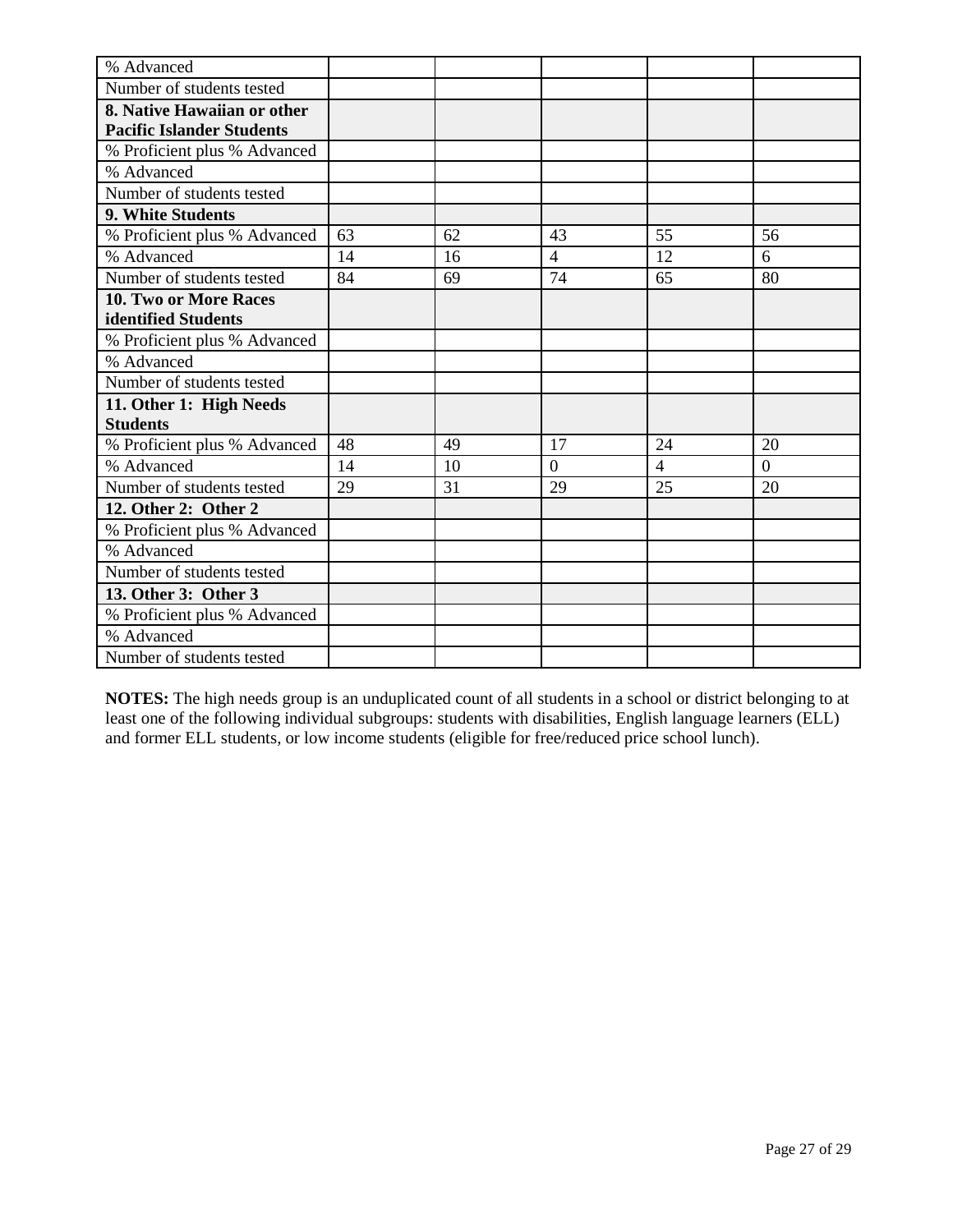## **Subject: Reading/ELA Test: Massachusetts Comprehensive** Assessment System **All Students Tested/Grade:** 5 **Edition/Publication Year:** 2013

**Publisher:** Measured Progress

| School Year                      | 2012-2013        | 2011-2012        | 2010-2011        | 2009-2010        | 2008-2009        |
|----------------------------------|------------------|------------------|------------------|------------------|------------------|
| Testing month                    | Mar              | Mar              | Mar              | Mar              | Mar              |
| <b>SCHOOL SCORES*</b>            |                  |                  |                  |                  |                  |
| % Proficient plus % Advanced     | 73               | 59               | 75               | 74               | 67               |
| % Advanced                       | 14               | 8                | 16               | 24               | 12               |
| Number of students tested        | 84               | 89               | 82               | 92               | 78               |
| Percent of total students tested | 99               | 100              | 99               | 100              | 100              |
| Number of students tested with   | $\boldsymbol{0}$ | $\boldsymbol{0}$ | 3                | $\boldsymbol{0}$ | $\boldsymbol{0}$ |
| alternative assessment           |                  |                  |                  |                  |                  |
| % of students tested with        | $\overline{0}$   | $\mathbf{0}$     | $\overline{4}$   | $\overline{0}$   | $\overline{0}$   |
| alternative assessment           |                  |                  |                  |                  |                  |
| <b>SUBGROUP SCORES</b>           |                  |                  |                  |                  |                  |
| 1. Free and Reduced-Price        |                  |                  |                  |                  |                  |
| Meals/Socio-Economic/            |                  |                  |                  |                  |                  |
| <b>Disadvantaged Students</b>    |                  |                  |                  |                  |                  |
| % Proficient plus % Advanced     | 59               | 50               | 50               | 52               | 58               |
| % Advanced                       | $\overline{7}$   | 11               | $\boldsymbol{0}$ | 8                | $\overline{5}$   |
| Number of students tested        | 27               | 28               | 20               | 25               | 19               |
| 2. Students receiving Special    |                  |                  |                  |                  |                  |
| <b>Education</b>                 |                  |                  |                  |                  |                  |
| % Proficient plus % Advanced     |                  |                  |                  |                  |                  |
| % Advanced                       |                  |                  |                  |                  |                  |
| Number of students tested        |                  |                  |                  |                  |                  |
| 3. English Language Learner      |                  |                  |                  |                  |                  |
| <b>Students</b>                  |                  |                  |                  |                  |                  |
| % Proficient plus % Advanced     |                  |                  |                  |                  |                  |
| % Advanced                       |                  |                  |                  |                  |                  |
| Number of students tested        |                  |                  |                  |                  |                  |
| 4. Hispanic or Latino            |                  |                  |                  |                  |                  |
| <b>Students</b>                  |                  |                  |                  |                  |                  |
| % Proficient plus % Advanced     |                  |                  |                  |                  |                  |
| % Advanced                       |                  |                  |                  |                  |                  |
| Number of students tested        |                  |                  |                  |                  |                  |
| 5. African-American              |                  |                  |                  |                  |                  |
| <b>Students</b>                  |                  |                  |                  |                  |                  |
| % Proficient plus % Advanced     |                  |                  |                  |                  |                  |
| % Advanced                       |                  |                  |                  |                  |                  |
| Number of students tested        |                  |                  |                  |                  |                  |
| <b>6. Asian Students</b>         |                  |                  |                  |                  |                  |
| % Proficient plus % Advanced     |                  |                  |                  |                  |                  |
| % Advanced                       |                  |                  |                  |                  |                  |
| Number of students tested        |                  |                  |                  |                  |                  |
| 7. American Indian or            |                  |                  |                  |                  |                  |
| <b>Alaska Native Students</b>    |                  |                  |                  |                  |                  |
| % Proficient plus % Advanced     |                  |                  |                  |                  |                  |